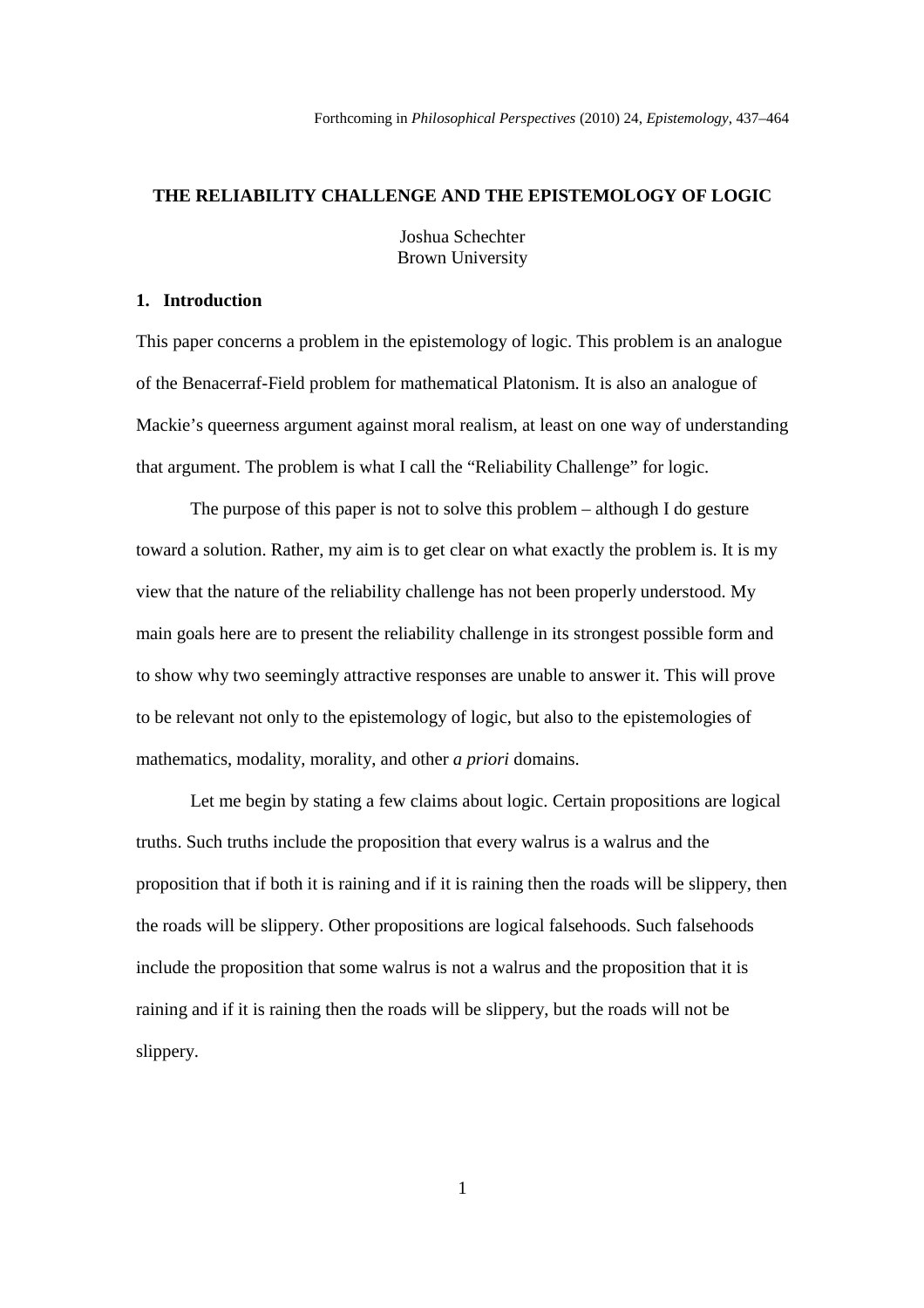For my purposes here, I need not assume any particular account of the nature of logic. In my discussion, however, I will make use of a few background assumptions. First, "logic," as I use the term here, does not concern an artificial formal language but propositions that can be expressed in natural language and believed by ordinary thinkers.<sup>1</sup> Second, I assume that propositions (and not sentences) are the primary bearers of logical truth and logical falsity.<sup>2</sup> Third, I assume that logical truths are necessarily true and logical falsehoods are necessarily false on any reasonable (alethic) kind of necessity. Finally, I assume that classical logic is at least approximately correct.

We ordinarily think that we know many logical truths. For instance, we take it that we know the two logical truths stated above. At first blush, this knowledge is unmysterious. What could be easier than knowing that every walrus is a walrus? Yet, we ought to be more puzzled than we are. Our logical knowledge is a significant cognitive achievement in at least two respects: First, we are *reliable* in by-and-large believing logical truths and disbelieving logical falsehoods. Second, our logical beliefs have a positive epistemic status. We are justified – or perhaps better, *epistemically responsible* – in holding many of the logical beliefs that we do. That we are reliable and that we are responsible are facts that need to be explained. It would be very odd to think that either is a brute fact, akin to a law of nature or to a mere random accident. But it is not at all clear how these facts are to be explained.

The epistemology of logic thus has two main explanatory tasks – to explain how it is that our logical beliefs are reliable and to explain how it is that we are epistemically responsible in believing as we do. In this paper, I focus on the first task, that of explaining our reliability.<sup>3</sup>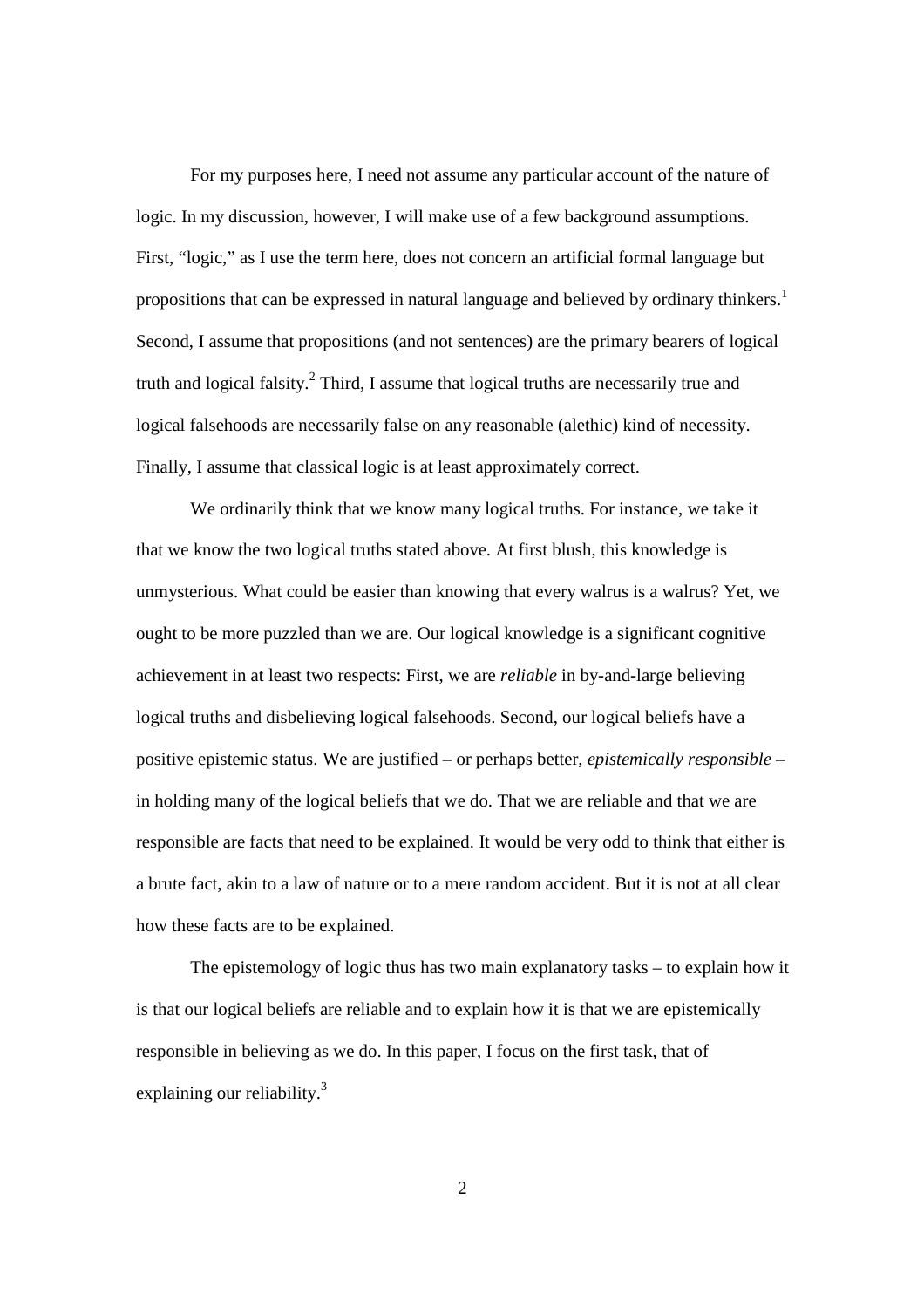For simplicity, let the term "logical propositions" stand for the logical truths and logical falsehoods. We can understand the claim that we are reliable about logic as the following thesis: The logical propositions we believe (upon reflection and discussion) are by-and-large true and the logical propositions we disbelieve (upon reflection and discussion) are by-and-large false.<sup>4</sup> The reliability challenge for logic is the challenge of explaining this fact.<sup>5</sup>

Reliability challenges are not limited to the case of logic. Given any domain about which we think we are reliable, there is a need to explain our reliability.<sup>6</sup> For certain domains – for instance, facts concerning ordinary-sized objects in our environment – we are able to answer the challenge. For other domains, the challenge remains pressing. Significant reliability challenges arise for mathematics, morality, modality, conceptual truths, intuitions about thought experiments, and many other domains.

The intuitive problem can be put as follows: We have some understanding of how perception can yield veridical beliefs about the external world. We possess a sketch of how the mechanisms underlying perception work and understand how they may yield true beliefs. But this explanation doesn't extend to the cases of logic, mathematics, modality, and other *a priori* domains.<sup>7</sup> Nor is there available any well-developed alternative account. We simply do not understand how we can be reliable about these domains, given that our beliefs were not arrived at via some kind of perception.

Reliability challenges are perhaps most familiar for the cases of mathematics and morality. According to the Benacerraf-Field problem, mathematical Platonism faces difficulty in explaining the reliability of our mathematical beliefs, given its claim that mathematical entities are abstract.<sup>8</sup> According to one version of Mackie's queerness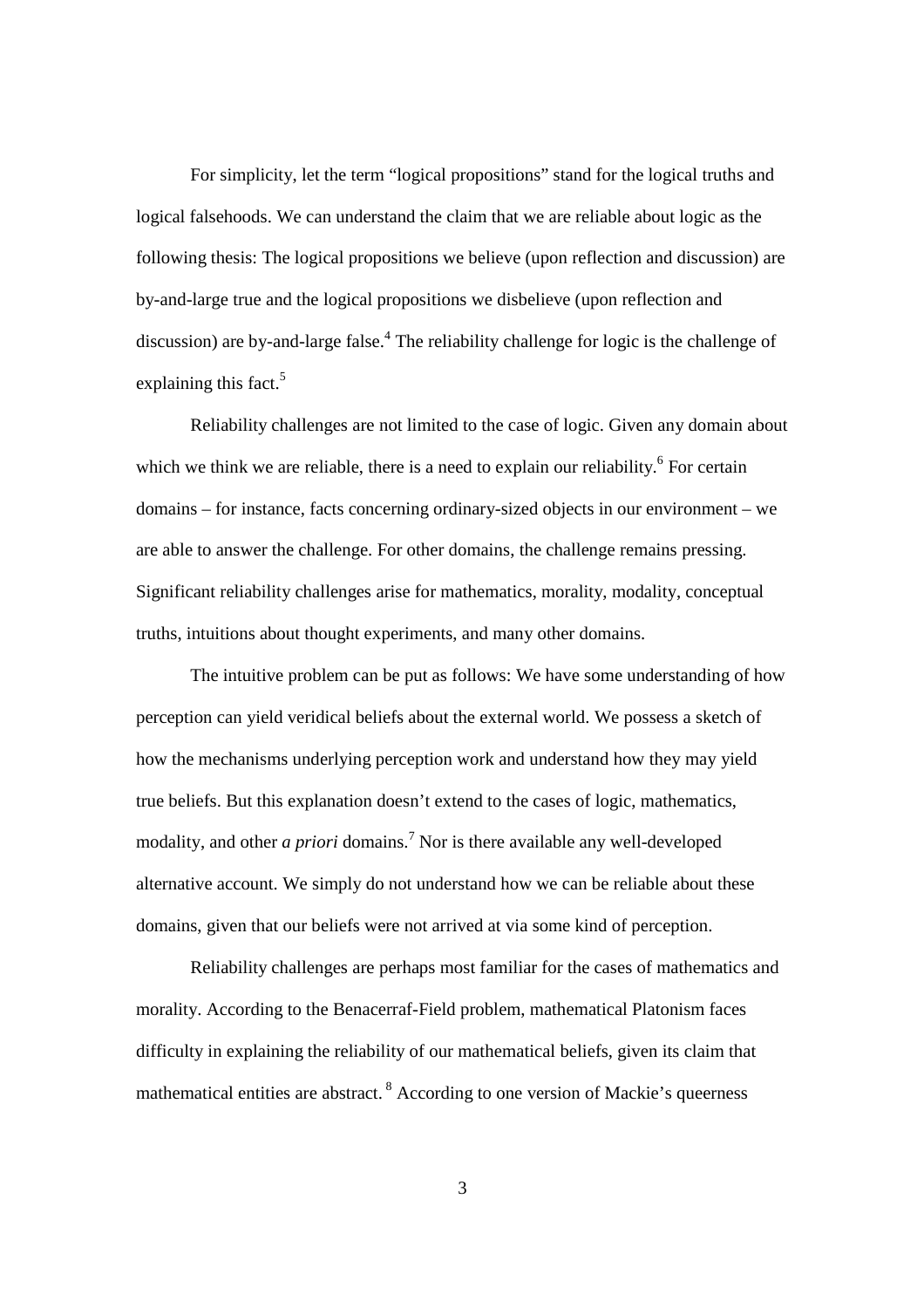argument, moral realism faces difficulty in accounting for our reliability about moral truths, since if objective values were to exist, they would be peculiar entities outside of our ken.<sup>9</sup>

These difficulties are typically presented as generated by the ontologies of the two domains. But this is a mistake. The root of the trouble is not the ontology but the apparent *objectivity* of mathematics and morality.<sup>10</sup> If mathematics, for instance, were to turn out not to have an ontology, but the relevant truths were nevertheless objective, our reliability would remain puzzling. If mathematics were to turn out to have an ontology, but the relevant truths were not objective – for instance, they were somehow constituted by our practices – our reliability might be easily explained. The same holds true for other domains. For the case of logic, what gives the reliability challenge its bite is the apparent objectivity of logic.

There may be several philosophically interesting notions of objectivity.<sup>11</sup> For the purpose of developing the reliability challenge for logic, the claim that logic is objective can best be understood as the conjunction of three theses. The first thesis is a claim about the content of our sentences and mental representations:

*Meaningfulness*: Certain sentences and mental representations express logical truths and falsehoods. They are therefore both meaningful and truth-apt.<sup>1</sup>

This excludes nonsense, make-believe, and mere expressions of emotion as counting as objective. It provides an extremely weak requirement on the objectivity of logic.

The second thesis is a claim about independence:

*Independence*: The truth of logical truths and the falsity of logical falsehoods do not depend on us. In particular, they do not depend on our thoughts, language, or social practices.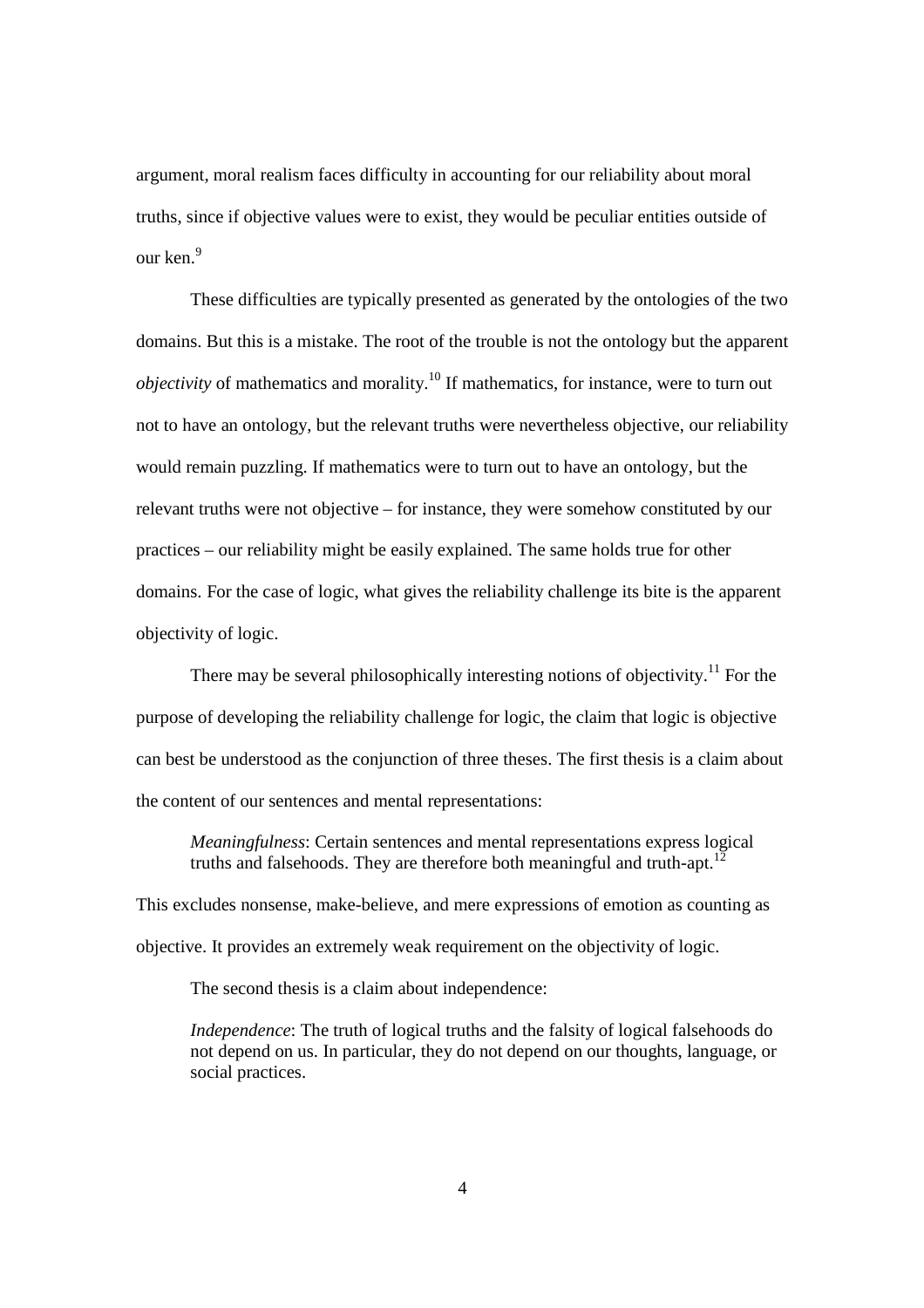For my purposes here, it suffices to operate with a purely intuitive understanding of this thesis. In my view, however, the best way to understand the independence thesis is as follows: The logical facts do not obtain (in whole or in part) in virtue of facts about us. Here, the *in virtue of* relation is an explanatory relation. Our thoughts, language, and practices are not part of what constitutively explains why the logical facts are the way that they are. $13$ 

The third and final thesis is the denial of a plenitudinous view of logic:

*No Plenitude*: Of the many possible different logical practices, only a few are correct.

This thesis ensures that reliability is not a trivial accomplishment – not just any logical practice counts as correct. Indeed, most logical practices do not.<sup>14</sup>

To motivate the need for the no-plenitude thesis, it may help to consider the cases of mathematics and morality. One answer that has been proposed to the Benacerraf-Field problem is roughly as follows: The domain of mathematical reality is so large and multifarious that no matter which consistent mathematical theories we were to accept, they would truly represent some portion of mathematical reality.<sup>15</sup> This view satisfies the first two objectivity theses for mathematics. Yet, it is intuitively a non-objective view.<sup>16</sup> Similarly, consider an analogous view about morality. Suppose that there are a vast number of rightness properties, all on a par, so that any consistent theory of right and wrong will truly characterize one of them. Surely, such a view of morality should not count as an objective view.

That this conception of objectivity is the appropriate one for the purpose of developing the reliability challenge may be motivated as follows: Suppose we are reliable about some *a priori* domain. There would seem to be only a few candidate explanations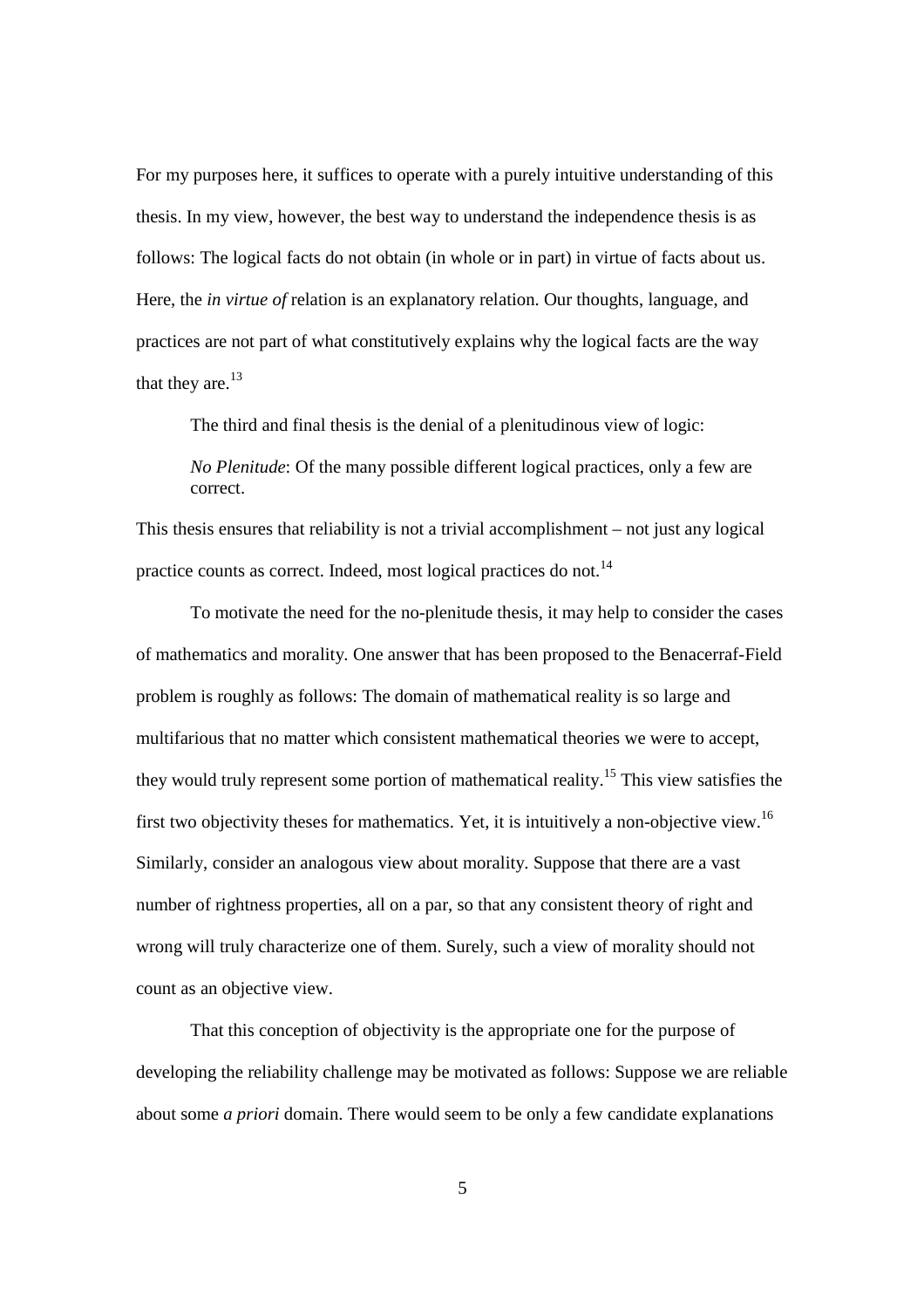of our reliability: (i) Our beliefs depend on the relevant facts; (ii) The facts depend on our beliefs; (iii) Both our beliefs and the facts depend on some third factor; and (iv) Reliability about the domain is trivial in that we would be reliable no matter which practice we were to adopt.<sup>17</sup> The *a priority* of the domain would seem to rule out the first candidate. The independence condition would seem to rule out the second. The *a priority* and independence conditions together would seem to rule out plausible versions of the third. The no-plenitude condition would seem to rule out the final candidate. This is what generates the puzzle.

As we will see, this is an overly simplistic way to think about the challenge. But it provides a useful heuristic.

The difficulty of answering the reliability challenge for logic potentially has significant ramifications. If we were to come to believe that there is no satisfying explanation of our reliability compatible with the objectivity of logic and with our general background views about the world, this would put pressure on our belief that logic is objective, on our belief that we are reliable, or on our general background views.<sup>18</sup> But giving up any of these claims would be devastating to our ordinary ways of thinking. Thus, there is an important explanatory challenge to answer.

This paper will proceed as follows: In the next section, I further clarify the reliability challenge by motivating a shift in focus from the reliability of our beliefs to the reliability of our cognitive mechanisms. In section three, I consider an argument due to Lewis that suggests that reliability challenges are mere pseudo-problems. This yields a significant refinement of the challenge. Section four is devoted to considering and rejecting several lines of thought that suggest that an answer to the reliability challenge is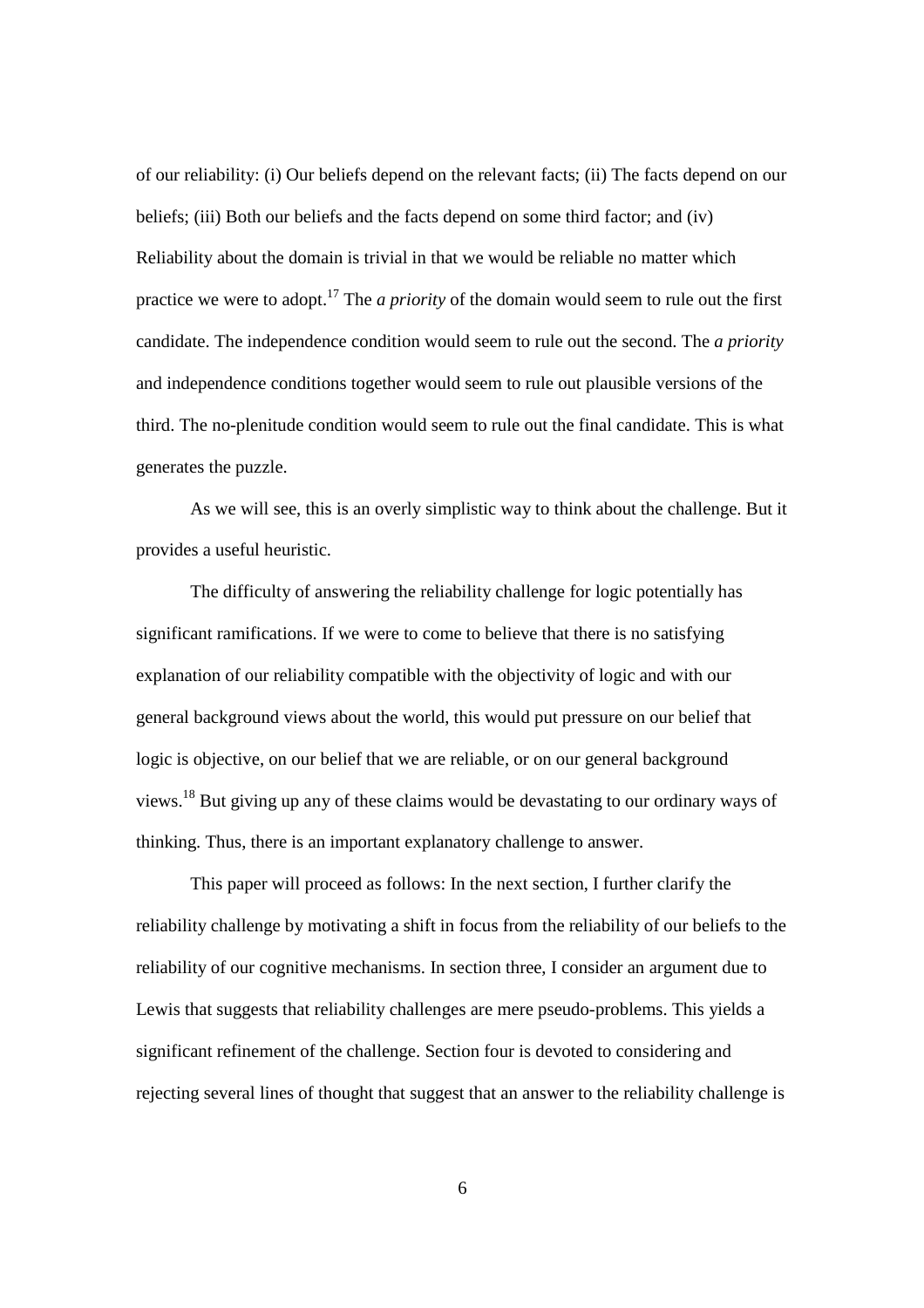unneeded. In section five, I evaluate two potential responses to the reliability challenge – one based on rational insight and one based on the nature of concepts and conceptpossession. I also discuss the prospects of an evolutionary account. Finally, in section six, I discuss how the case of logic may differ from that of mathematics, modality, morality, and other *a priori* domains.

## **2. The Reliability Challenge for Logic**

Let us try to get the reliability challenge for logic in better focus. As a first pass, the challenge can be understood as that of answering the following question:

*The Reliability Challenge (1)*: What explains our reliability about logic? That is, what explains the fact that the logical propositions we believe (upon reflection and discussion) are by-and-large true and the logical propositions we disbelieve (upon reflection and discussion) are by-and-large false?

There is a straightforward answer to this question: We are reliable in our logical

beliefs because we employ reliable deductive rules of inference. Let me explain.

In order to understand how we are reliable in our logical beliefs, it is useful to first examine how we come to have such beliefs. Consider some moderately complex logical truth, for instance, *if both A and B then either B or C*, substituting particular sentences for *A*, *B*, and *C*. We believe this proposition, at least upon reflection. How did we come to believe it? In some cases, thinkers may come to believe this truth on the basis of testimony – perhaps of a logic teacher or a guru. But the canonical way in which thinkers come to believe this truth is via a chain of reasoning, perhaps one such as the following:

 Suppose both A and B. So B. So either B or C.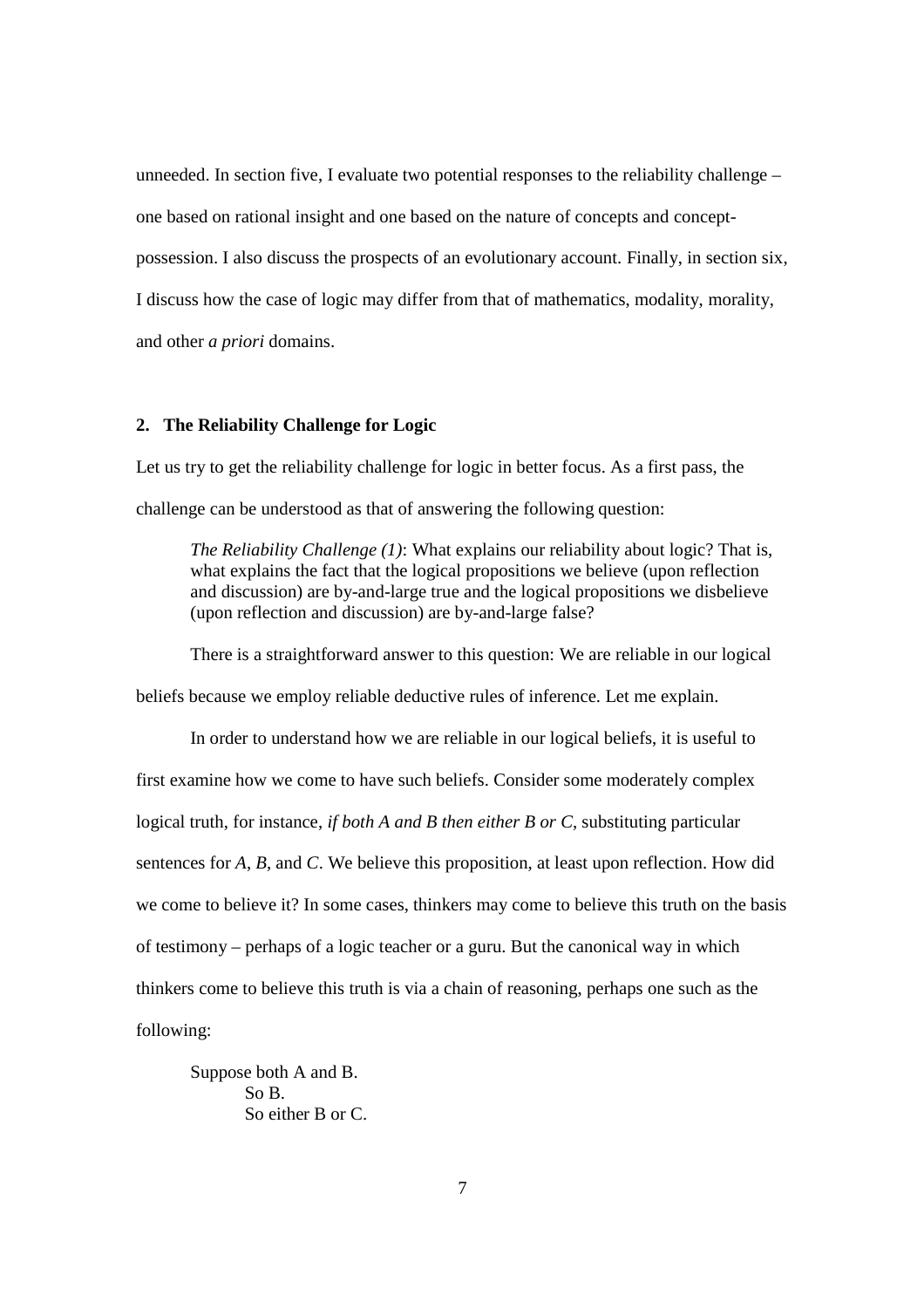So if both A and B then either B or C.

In general, we believe logical truths and disbelieve logical falsehoods on the basis of deductive reasoning. Our logical beliefs are the outputs of deductive reasoning in cases where there are no initial premises.<sup>19</sup>

What is going on when someone reasons in this way? On a simple picture, reasoning is the process of adding and subtracting to one's stock of beliefs. But reasoning is in fact much more complex than this simple picture suggests. Reasoning may involve suppositions, such as in the deduction displayed above. It may involve updating the collection of propositions a thinker rejects, or the degree to which a proposition is accepted. Moreover, a thinker may engage in a line of reasoning even if the thinker already believes claims made along the way. So what may change in an inferential step is not what is believed, but the basis on which a belief is held.

No matter how complex reasoning may be, it is plausible that whenever we rationally update our mental states, we do so via the employment of rules.<sup>20</sup> There are two principal grounds for this claim. First, appealing to rules is the most promising strategy for explaining the difference between genuine reasoning and mere change in belief. Second, we are familiar with two different sorts of mistakes thinkers may make in their reasoning – errors of competence and errors of performance. Appealing to rules helps to explicate this distinction; thinkers may employ the wrong rules, or they may misapply the rules that they employ.

Deductive reasoning is reasoning that involves deductive rules of inference. These are rules that are intimately connected to the logical concepts. It is an interesting question which deductive rules of inference ordinary thinkers employ. The simple deduction above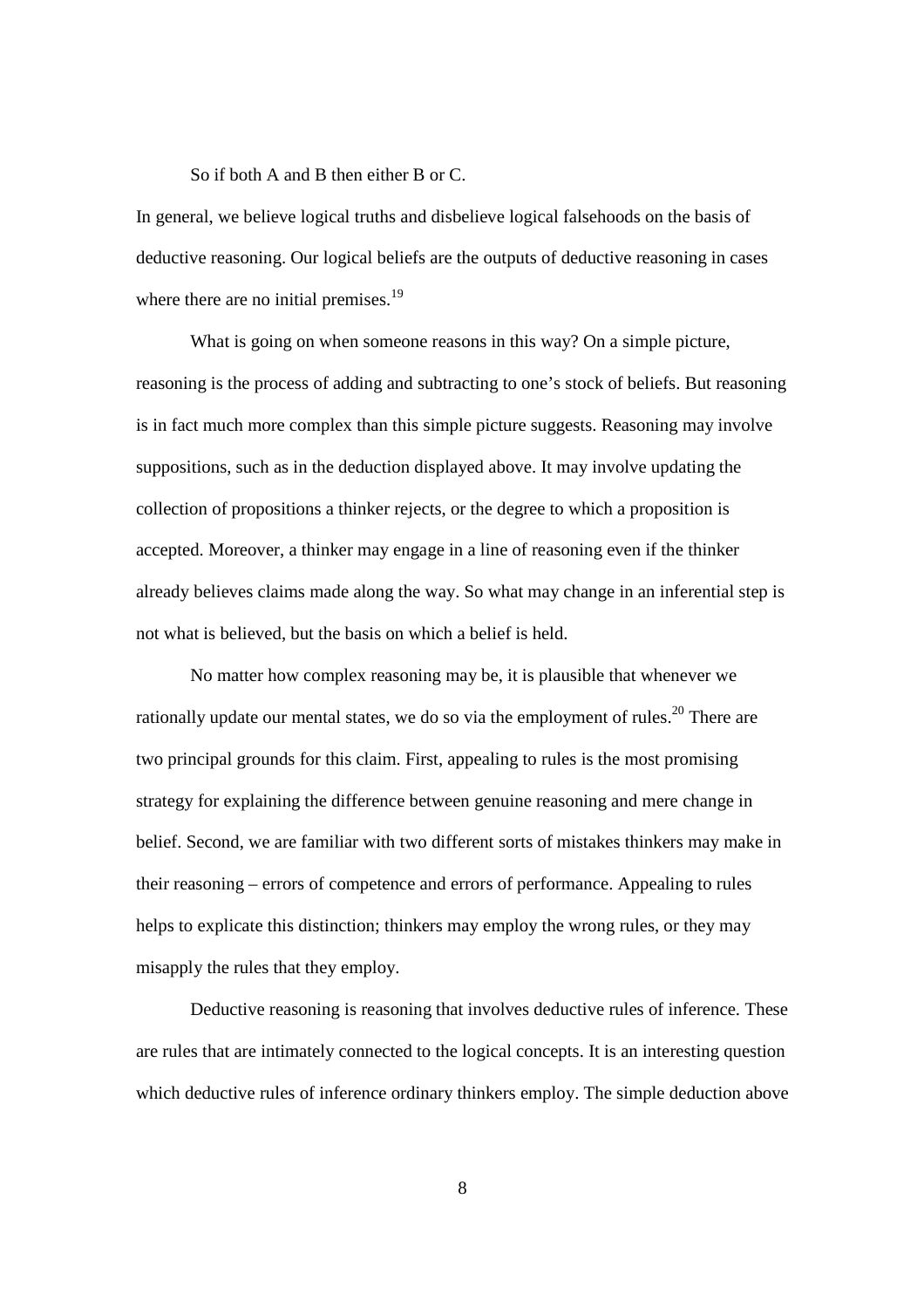fits with the view that the rules we employ resemble the rules that appear in Natural Deduction formulations of logic. Indeed, such formulations were developed, in part, to connect logic more closely with psychologically realistic patterns of inference.<sup>21</sup> On this view, the deductive rules we employ include rules such as:

 From *both p and q*, infer *p*. From *both p and q*, infer *q*. From *p*, infer *either p or q*. From *q*, infer *either p or q*. From *q* under the supposition *p*, infer *if p then q*.

There are reasons to think that the deductive rules of inference we employ are much more complex than this list suggests.<sup>22</sup> Nevertheless, it is appealing to think that we employ deductive rules that are closely related to the standard Natural Deduction rules, and in what follows I will assume that we do.<sup>23</sup>

What, then, explains the reliability of our logical beliefs? Consider again *if both A and B then either B or C*. We believe this truth because we went through something like the chain of reasoning displayed above, and the transitions involved in this reasoning yield truths. The transitions yield truths because the deductive rules that govern them are reliable. In general, we are reliable in our logical beliefs because we are reliable in our deductive reasoning. Our reliability about logic is a byproduct of a more basic deductive competence.<sup>24</sup>

This explanation answers the question that we started out with, Reliability Challenge (1). But it does not fully answer the reliability challenge for logic. It merely pushes the explanatory demand one step back. An explanation is now required of the reliability of our deductive reasoning. The challenge becomes that of answering the following question: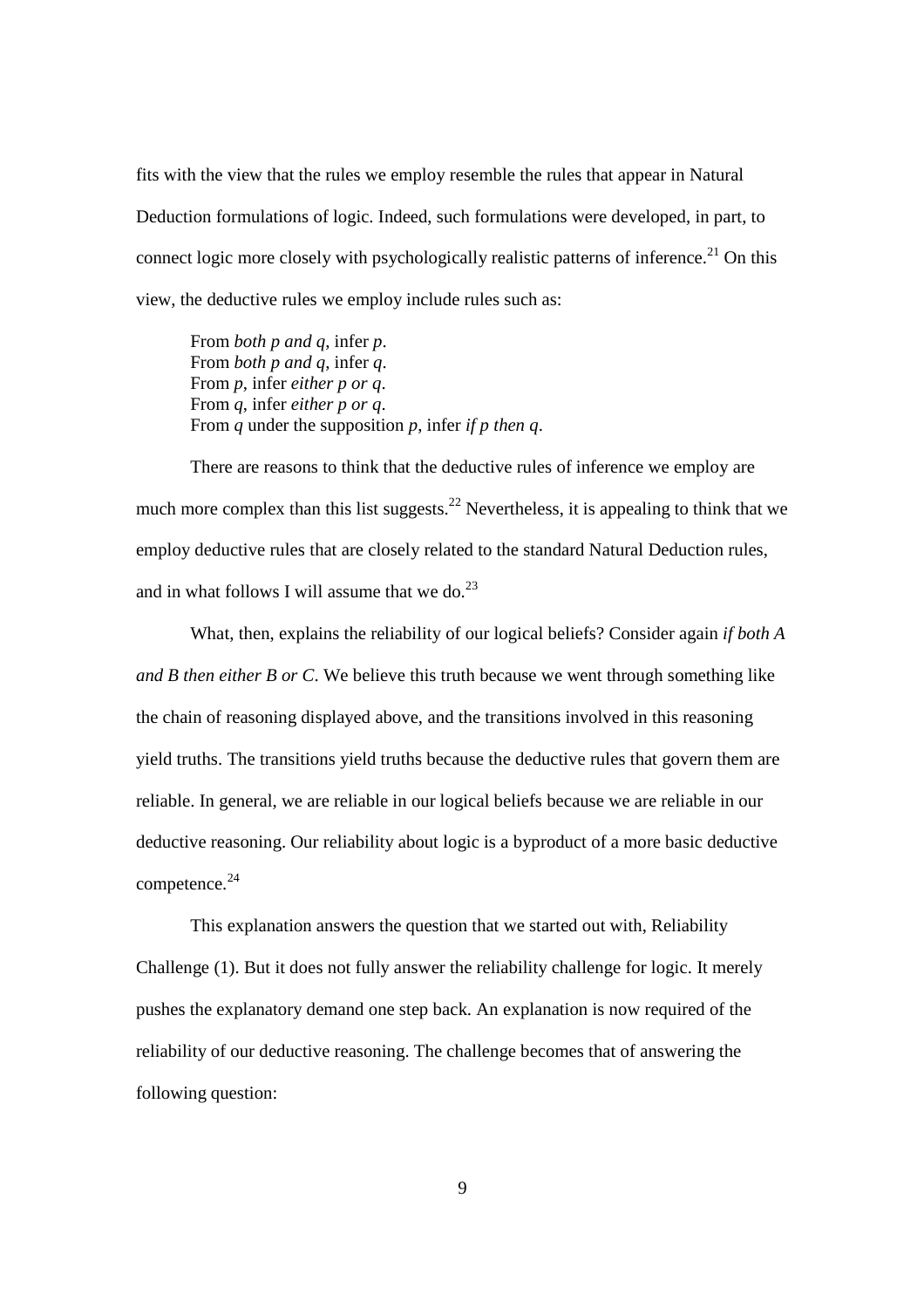*The Reliability Challenge (2)*: What explains the reliability of our cognitive mechanism for deductive inference?<sup>25</sup>

This is a more fundamental – and much more general – explanatory challenge. It concerns not only the deductive reasoning that yields logical beliefs, but deductive reasoning from arbitrary *a priori* and *a posteriori* premises, too.

Reliability challenges for other domains are similar. The reliability of our mathematical beliefs, for example, can be explained by appeal to the reliability of the mechanisms underlying mathematical reasoning. The reliability of our moral beliefs can be explained by appeal to the reliability of the mechanisms underlying moral reasoning. In general, what primarily requires explanation is not the reliability of our beliefs, but the reliability of the cognitive mechanisms that generate them.

## **3. Lewis's Response**

To further clarify the nature of the reliability challenge for logic, it is helpful to consider the radical view that the challenge is a mere pseudo-problem. Such a view is suggested by Lewis's discussion of mathematical and modal knowledge in *On the Plurality of*  Worlds.<sup>26</sup> In that work, Lewis argues that there is only a challenge in explaining our reliability about contingent truths. For contingent truths, an account is needed of how we track the relevant truths. For necessary truths, in contrast, no such account is needed. Simply believing the relevant truths is an infallible way to get it right. As Lewis writes:

[I]f it is a necessary truth that so-and-so, then believing that so-and-so is an infallible method of being right. If what I believe is a necessary truth, then there is no possibility of being wrong. That is so whatever the subject matter of the necessary truth and no matter how it came to be believed. (Lewis, 1986, 114–115)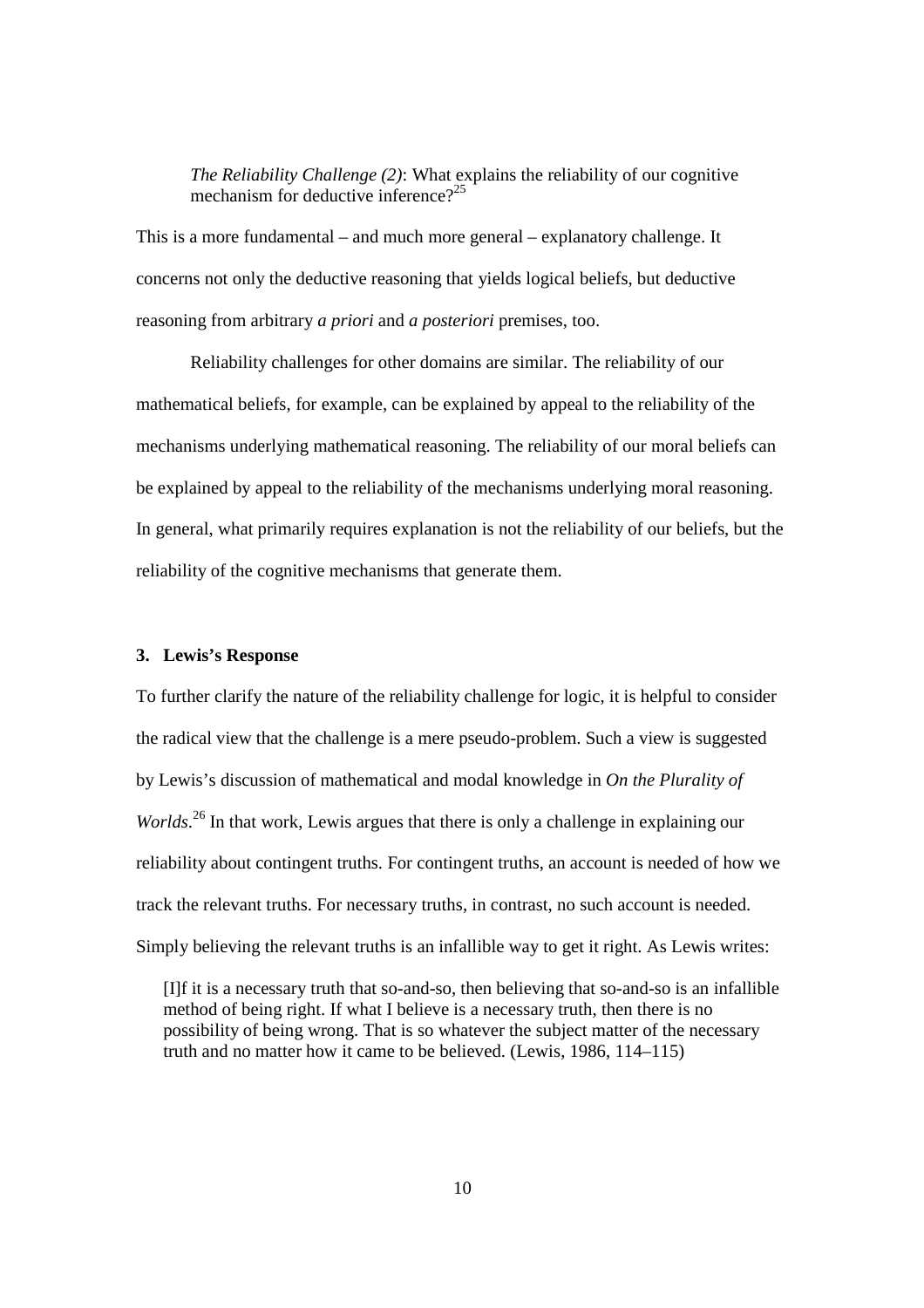Any residual feeling that there is something left to explain is presumably the result of drawing an illegitimate analogy between the necessary and the contingent.<sup>27</sup>

Applying this line of thought to the case of logic, the idea is that since logical truths are necessary truths, there is no need to explain our reliability about logic. Simply believing the logical truths is an infallible way to get it right.

There is something attractive about Lewis's suggestion. There does seem to be a significant difference between the epistemology of the necessary and the epistemology of the contingent. But it is difficult to swallow the claim that there is no reliability challenge for necessary domains. Consider the case of a thinker who reliably believes some very complex logical or mathematical truths but who does not otherwise evidence any mathematical acumen. Surely, some explanation is needed of how this thinker is reliable. Similarly, consider familiar *a posteriori* necessary truths, such as the claim that water is molecular. Our coming to believe such claims was a substantial achievement, and so, surely, an account is needed of how it is that we got them right.

It is widely accepted that Lewis is mistaken, and that there is a reliability challenge for logic, mathematics, and other necessary domains.<sup>28</sup> However, no one has yet identified the central problem with Lewis's discussion. Identifying this problem will help us to clarify the nature of the reliability challenge.

A preliminary point to make in response to Lewis is that reliability challenges do not apply, in the first instance, to beliefs. As we have seen, the reliability of our beliefs can be explained in terms of the reliability of the underlying cognitive mechanisms that generate them. The challenge, rather, is to explain the reliability of these mechanisms.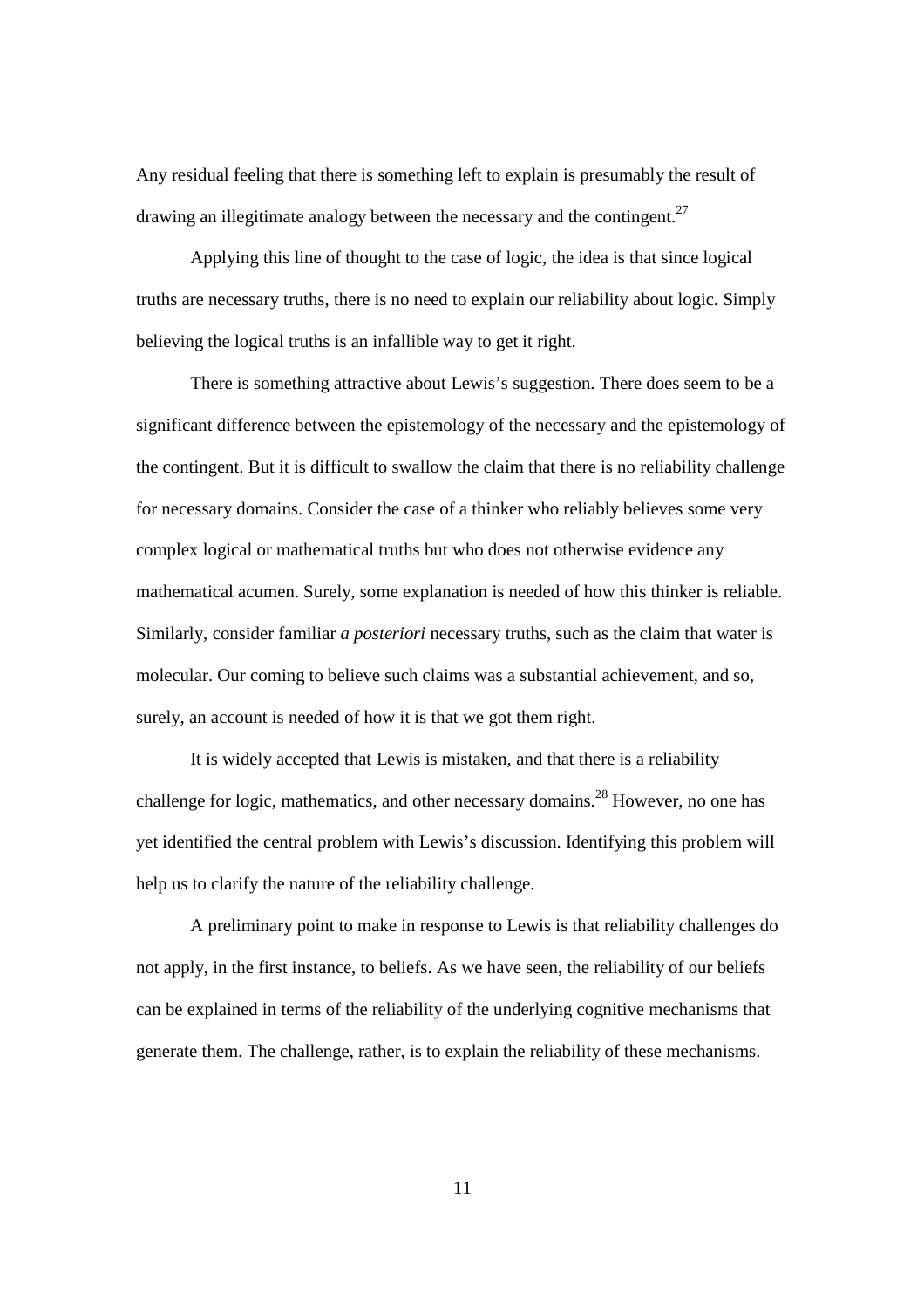What is it to explain the reliability of a cognitive mechanism? There is an important distinction that ought to be drawn here, one that seems to have been largely overlooked. Namely, there are two distinct explanatory demands concerning the reliability of a cognitive mechanism. This contrast is perhaps easiest to illustrate for the case of visual perception.

The first demand is to explain how our visual mechanism works such that it is reliable. A sketch of the answer to this question is known. There is a complex psychophysical story that explains the workings of our visual system. It explains how certain inputs – stimulations of our optic nerve – lead to the production of certain outputs – representations of the world. Another complex physical story explains how photons interact with objects and then come to stimulate our optic nerve. When these stories are put together, they entail that beliefs formed on the basis of visual perception are reliable indicators of the state of the external world, at least in environments like ours. This explains why our visual mechanism is reliable.

This explanation, however, does not explain all there is to explain. There is also the question of how it is that we have a reliable visual mechanism. Here, too, a sketch of the answer is known: We have a reliable visual mechanism because, very roughly, it conferred a heritable survival or reproductive advantage on our ancestors to correctly represent their environment using vision.

In general, there are two distinct questions concerning the reliability of any cognitive mechanism. For the case of deductive inference, they can be put as follows:

*The Operational Question*: How does our cognitive mechanism for deductive inference work such that it is reliable?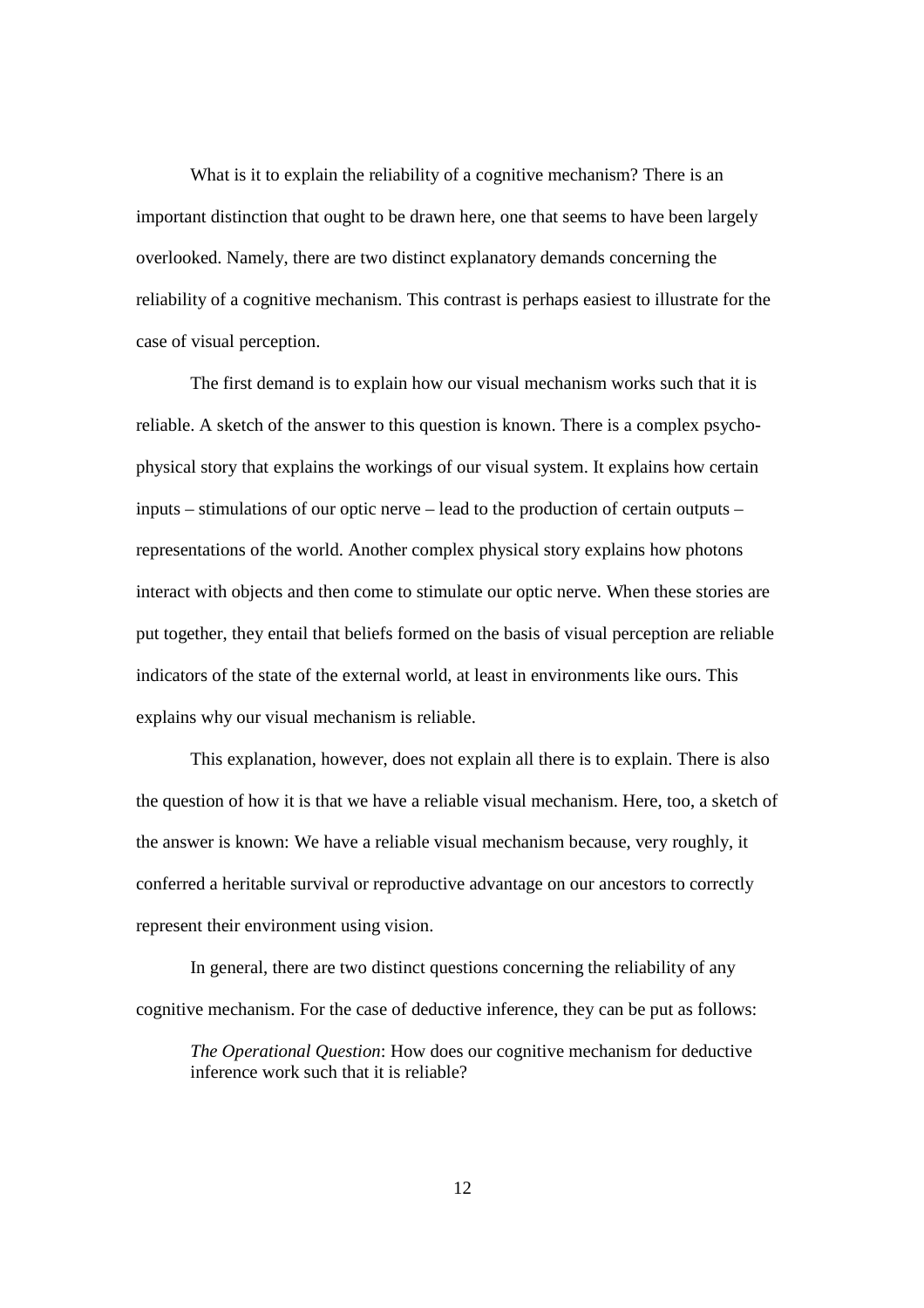*The Etiological Question*: How is it that we have a cognitive mechanism for deductive inference that is reliable?  $29$ 

These two questions ought not to be identified with the question of how the relevant cognitive mechanism works and the question of how we came to have it. Explaining how a mechanism works or how we came to have it is neither necessary nor sufficient to explain its reliability in either of the two senses.

To fully answer the reliability challenge for logic, satisfying answers to both the operational and etiological questions must be provided. At a minimum, what's required are sketches of plausible answers. An inability to sketch a plausible answer to one of the two questions would put pressure on the claim that our deductive mechanism is reliable, the claim that logic is objective, or on our general background views of the world. And if we had reason to think that a satisfying answer was impossible, our epistemic situation would be worse still.

Let's examine these two questions in turn. Consider first the operational question. To answer the analogous question for the case of vision, a complex causal story must be provided, one that explains how we track the relevant empirical facts. By analogy, one might think that a causal tracking story must be provided for the case of deductive inference, too. But this would be a mistake. A simpler kind of explanation suffices. Our deductive mechanism works via the employment of deductive rules of inference. The mechanism is reliable because the deductive rules we employ are necessarily truthpreserving. That's all that needs to be said; no causal interaction with the environment or with some mysterious realm of logical facts need be invoked.<sup>30</sup>

Now consider the etiological question. This question is not subject to so simple a response. There was certainly no guarantee that we would come to have reliable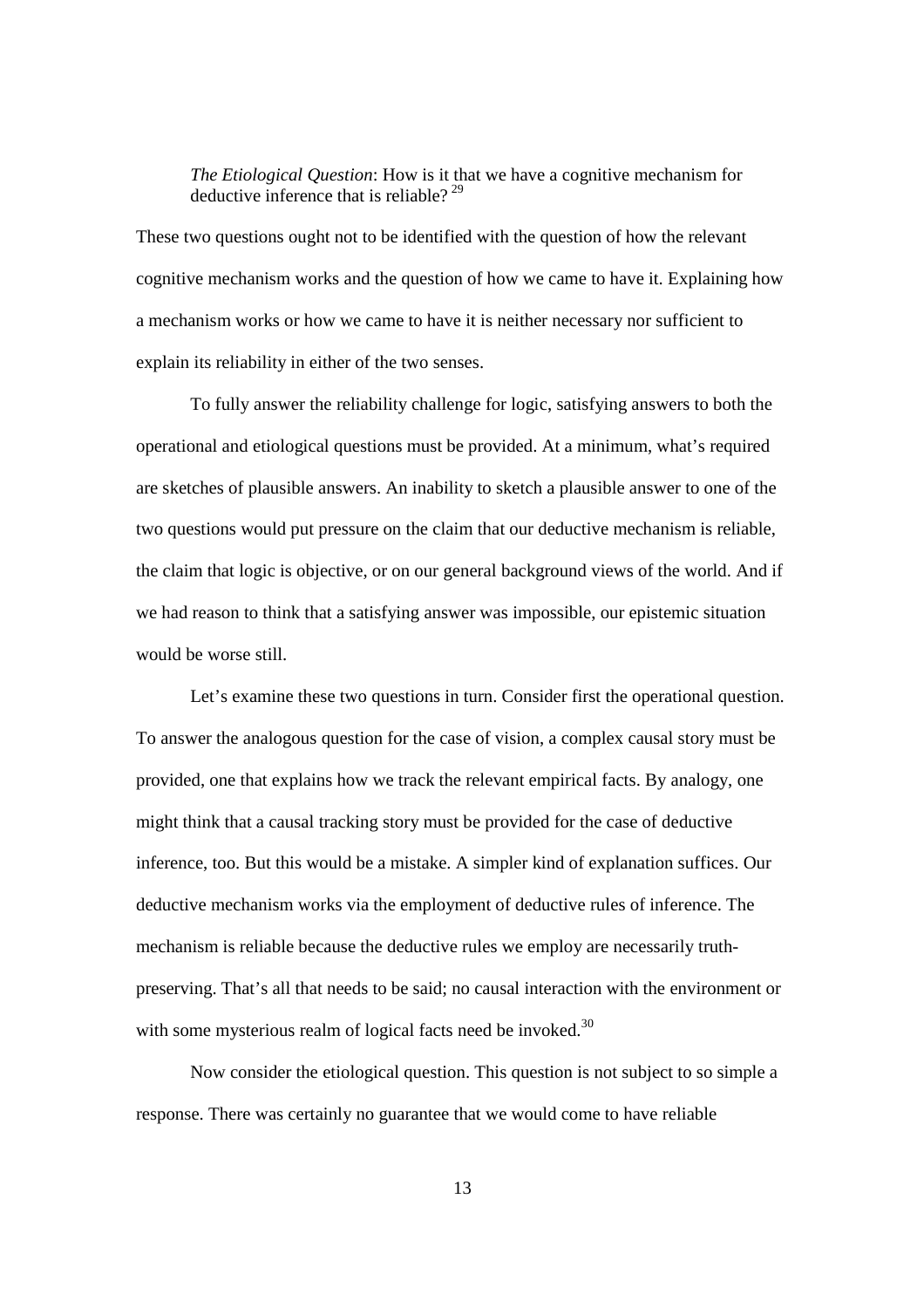deductive rules. To answer this question, a non-trivial account is required. This is the crux of the reliability challenge for logic.

The cases of mathematics, modality, and morality are similar. For each of these domains there is a straightforward way to answer the operational question: Our cognitive mechanisms are reliable because they involve the employment of necessarily truthpreserving rules. The pressing challenge is that of answering the etiological question.

Indeed, this challenge generalizes further still. Etiological challenges can be raised for the cognitive mechanisms involved in empirical reasoning, perhaps most notably, the cognitive mechanisms governing our inductive practices and the cognitive mechanisms governing our applications of concepts. For each of these cognitive tasks, there is the question of how it is that we possess reliable mechanisms.

We are now in a better position to evaluate Lewis's discussion. Lewis is correct in his claim that the reliability challenge for mathematics, modality, and related domains is subject to a straightforward response, so long as the challenge is construed to be that of answering the operational question.<sup>31</sup> Lewis is mistaken in his claim that a non-trivial account is unneeded. There remains the challenge of answering the etiological question for each of these domains. In particular, for the case of logic, it must be explained how it is that we employ reliable deductive rules of inference.

#### **4. Is an Explanation Really Needed?**

Now that we have a better fix on the nature of the reliability challenge for logic, it is time to examine ways in which this explanatory demand might be resisted. There are several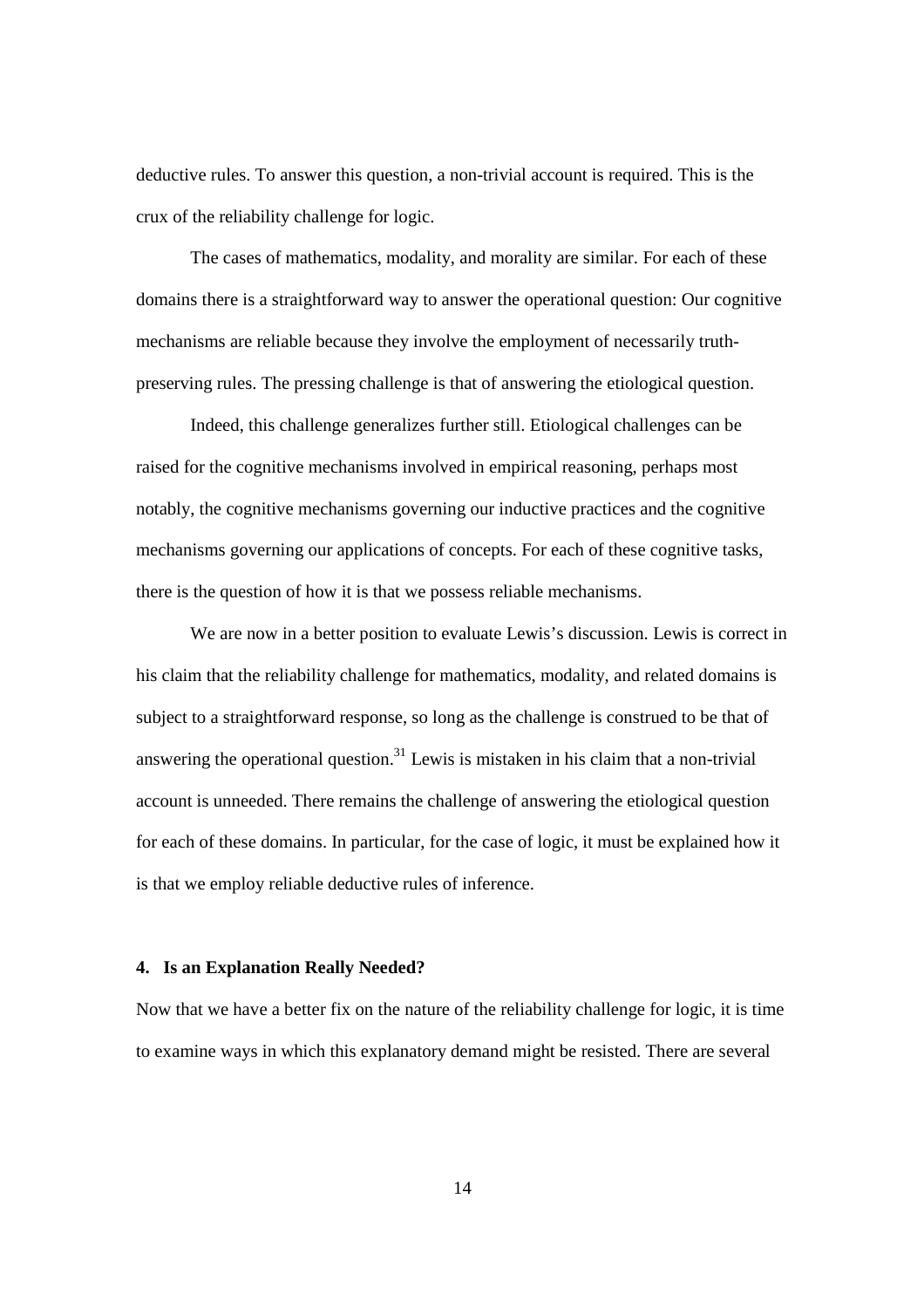lines of thought that suggest that an explanation of our reliability is unneeded or is easy to provide. The purpose of this section is to show that these lines of thought are mistaken.

One might think that an answer to the reliability challenge is unneeded. After all, thinkers can gain knowledge of their surroundings via visual perception despite being wholly ignorant of how vision works or how they came to have a reliable visual faculty. Indeed, ancient peoples had no real understanding of vision but nevertheless were able to rely upon it to gain knowledge about the world. Thus, it might be concluded that the cost of failing to answer a reliability challenge is extremely low.

In general, failing to possess an explanation of the reliability of a cognitive mechanism is not terribly worrisome. What would be worrisome is if we had compelling reason to suspect that there is no satisfying explanation to be had. To illustrate this, consider Field's example of someone who claims that their beliefs about the daily events in a remote village in Nepal are by-and-large true.<sup>32</sup> Field argues that if we had good reason to doubt that there is a mechanism by which this could be the case, we should be very suspicious of the claim. There is a natural second condition: If we had good reason to doubt that there is a satisfying explanation of how it is the thinker came to have such a reliable mechanism, we should also be suspicious of the claim. In general, reason to doubt that there is a satisfying answer to the operational or etiological question for an (apparently) objective domain puts pressure on our overall view of the world.

At least *prima facie*, there is compelling reason to doubt that there is a satisfying answer to the etiological question for the cases of logic, mathematics, morality, modality, and other *a priori* domains. Each of these domains is plausibly objective. We seem to be reliable about each of these domains. But it is difficult to envision satisfying accounts of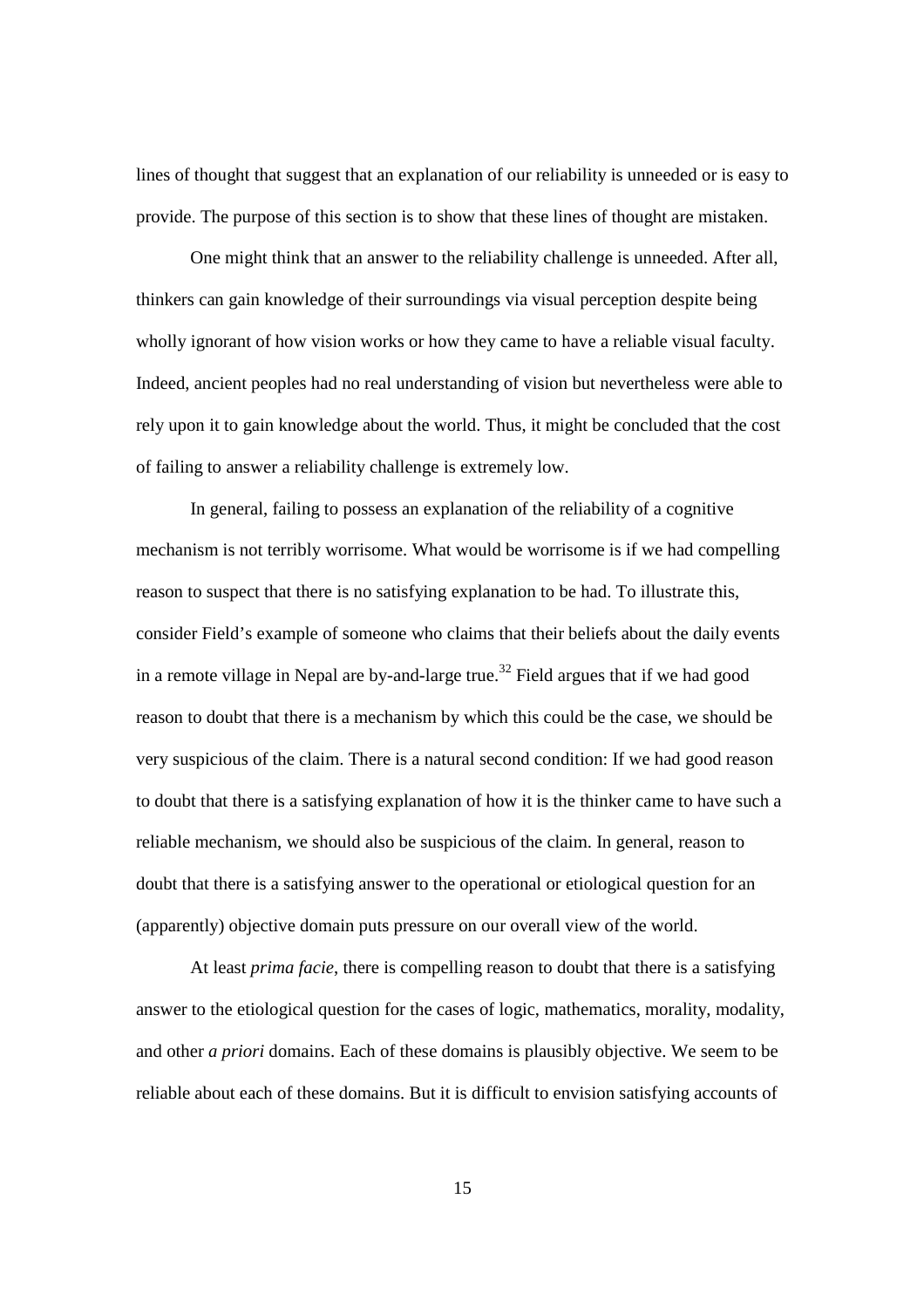how it is that we have reliable cognitive mechanisms for reasoning about these domains. Explanations of how it is that we have reliable cognitive mechanisms for reasoning about these domains – or at the very least, sketches of such explanations – are thus sorely needed.

There is a second line of thought that suggests that an explanation of our reliability about logic may be unneeded. Not every fact requires explanation. There are, after all, brute facts. Why couldn't we simply claim that it is a brute fact that we have a reliable cognitive mechanism for deductive inference? Wouldn't this be an acceptable answer to the etiological question for logic?

Brute facts come in two general kinds – fundamental laws and mere accidents. The former class plausibly includes laws of physics and metaphysics (if such there be). The latter class plausibly includes the initial conditions of the universe as well as random phenomena such as the exact timing of events of radioactive decay.

Our possession of a reliable deductive mechanism is not a plausible candidate for being a fundamental law. It would be strange to claim that it is a fundamental law that certain of our mental processes are truth-conducive. We don't think that there are fundamental laws in psychology or that such laws can require that our reasoning be reliable.

Our possession of a reliable deductive mechanism is also not a plausible candidate for being merely an accident. The reason is that our possession of a reliable deductive mechanism is a striking fact.<sup>33</sup> It "calls out" for explanation. *Ceteris paribus*, it is a cost of a theory if it treats striking phenomena (within the domain of the theory) as merely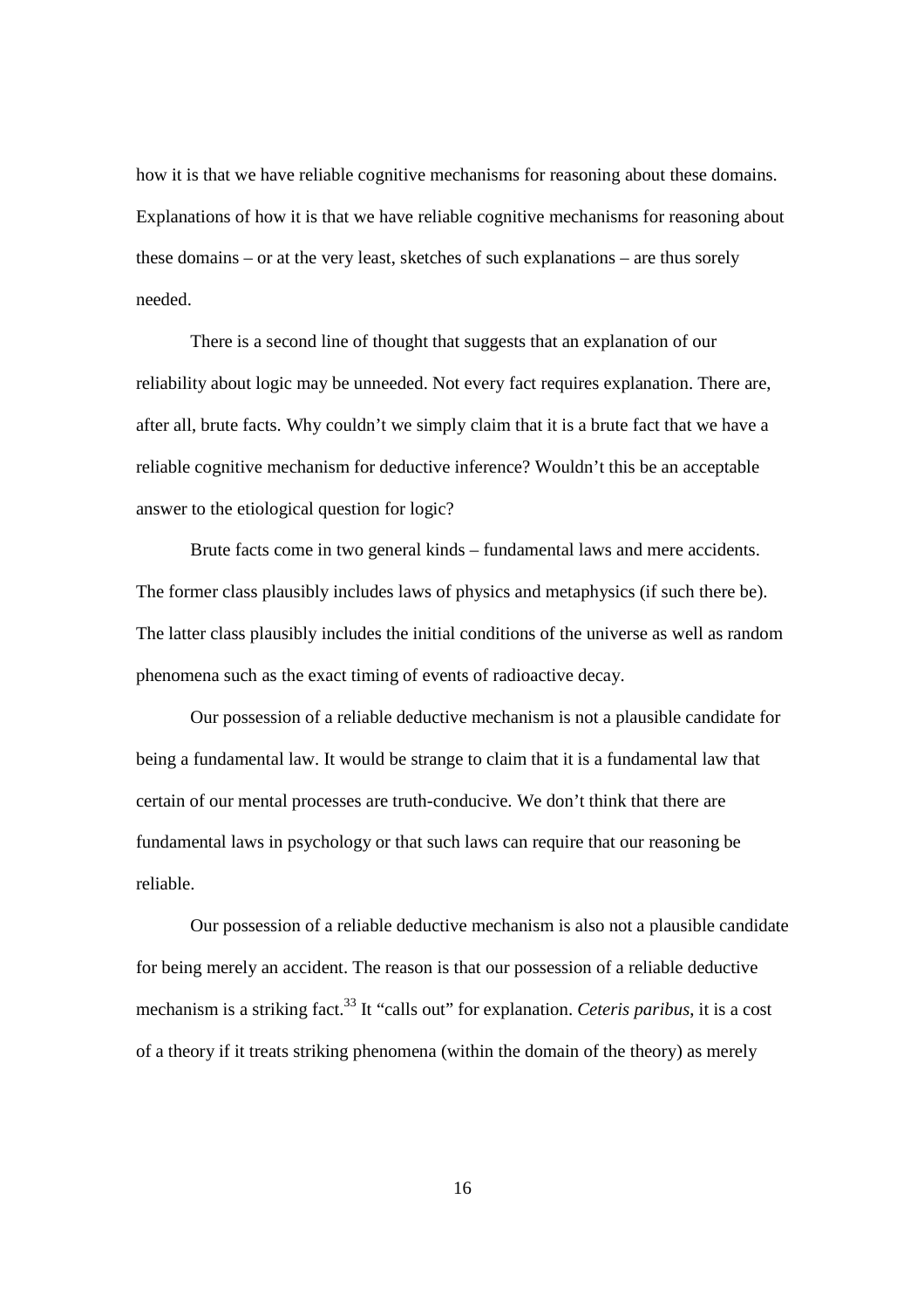accidental or otherwise unexplained. So it is a significant cost of a view if our possession of a reliable cognitive mechanism is left unexplained.

There is a further reason why it would be unsatisfying to claim that our possession of a reliable deductive mechanism is merely an accident. If it was accidental that we came to have a reliable deductive mechanism, it was presumably highly unlikely for us to have ended up with a reliable mechanism; there are far more ways to be unreliable than to be reliable. Accepting that our reliability came about by accident would therefore put pressure on our overall view of the world.

A third line of thought suggests that the reliability challenge for logic can, at least in principle, be easily answered. Presumably, there is some causal story that explains why we employ the particular deductive rules of inference that we do. It is a necessary feature of these rules that they are truth-preserving. So, the thought goes, the causal story will explain why it is that we employ reliable deductive rules. It will answer the etiological question for logic.<sup>34</sup>

The trouble with this line of thought is that explanation is not closed under necessary consequence – or even logical entailment. For instance, suppose it were true that every day in March, the number of people who took the New York subway was a prime number. Suppose we could provide an elaborate explanation of why various people did (or did not) take the subway on particular days in March. Even though this explanation would entail that a prime number of people took the subway each day in March, it would not explain this fact. The fact that there was always a prime number of people would remain mysterious.<sup>35</sup>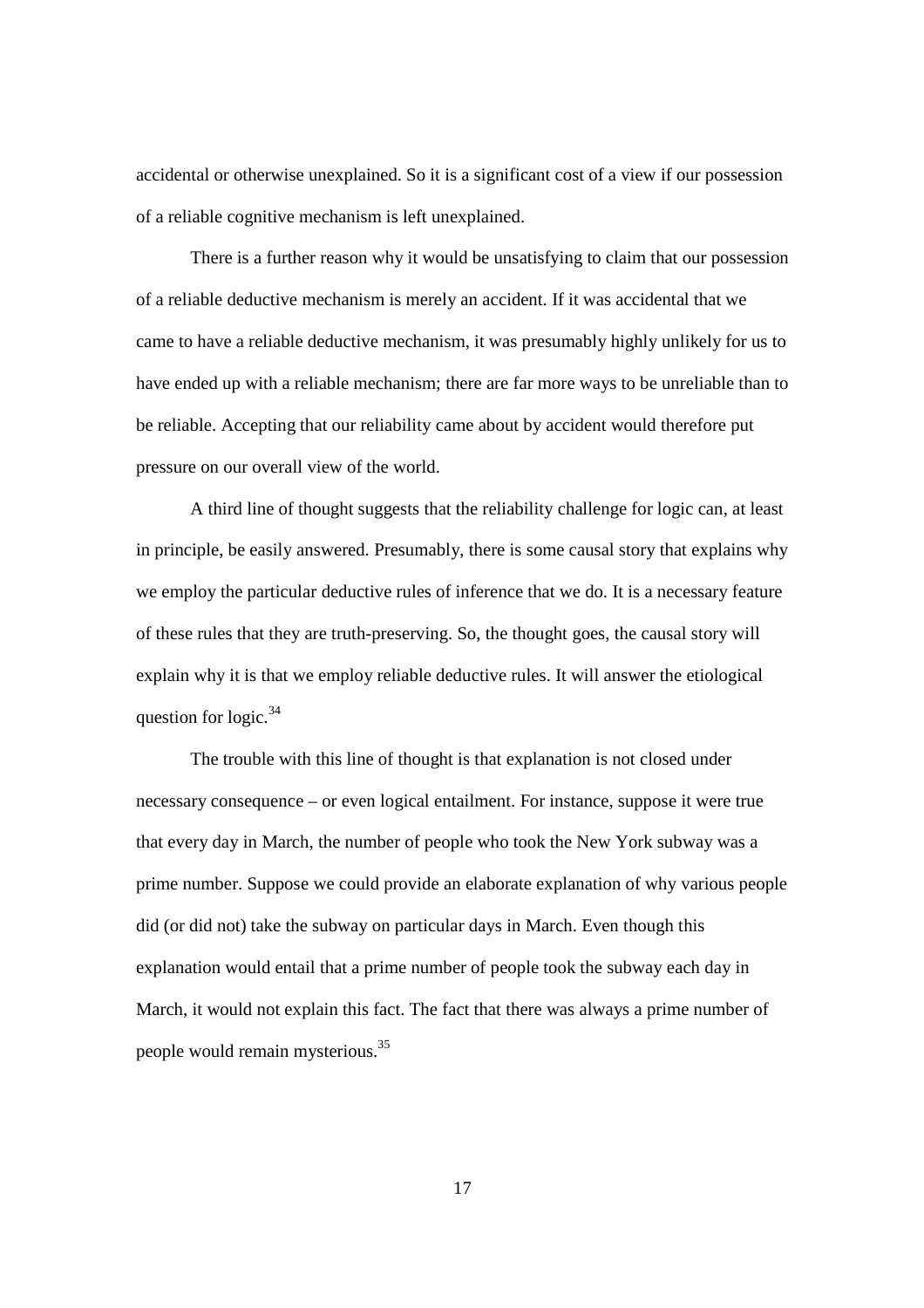Analogously, an explanation of why it is that we employ particular deductive rules would not *per se* explain why it is that we employ reliable deductive rules. The explanation of our employment of the particular rules would presumably have nothing to do with their reliability. So the fact that we employ reliable rules would remain mysterious.

There is a final line of thought worth discussing. The idea is that deductive reasoning is epistemically special in that there is simply no room for the doubt that our deductive mechanism is unreliable. Thus, the reliability challenge could not undermine our logical beliefs. So there is no need to answer the reliability challenge for the particular case of logic.

There are several grounds for the claim that deductive reasoning is special in this way. The first is that there is reason to think that we cannot rationally have less than full confidence in our fundamental rules of reasoning. We could rationally have less than full confidence in some fundamental rule only if our fundamental rules recommended that we not fully trust it (given the appropriate input beliefs). In such a situation, our epistemic system would make two incompatible recommendations: It would (implicitly) recommend employing the rule and it would (explicitly) recommend not fully trusting it. It is incoherent for a thinker's epistemic system to issue such incompatible recommendations. Therefore, this line of thought goes, it is impossible for a thinker to mistrust one of their fundamental rules. Insofar as our deductive rules of inference are among our fundamental rules of reasoning, there is no room for doubting their reliability.<sup>36</sup>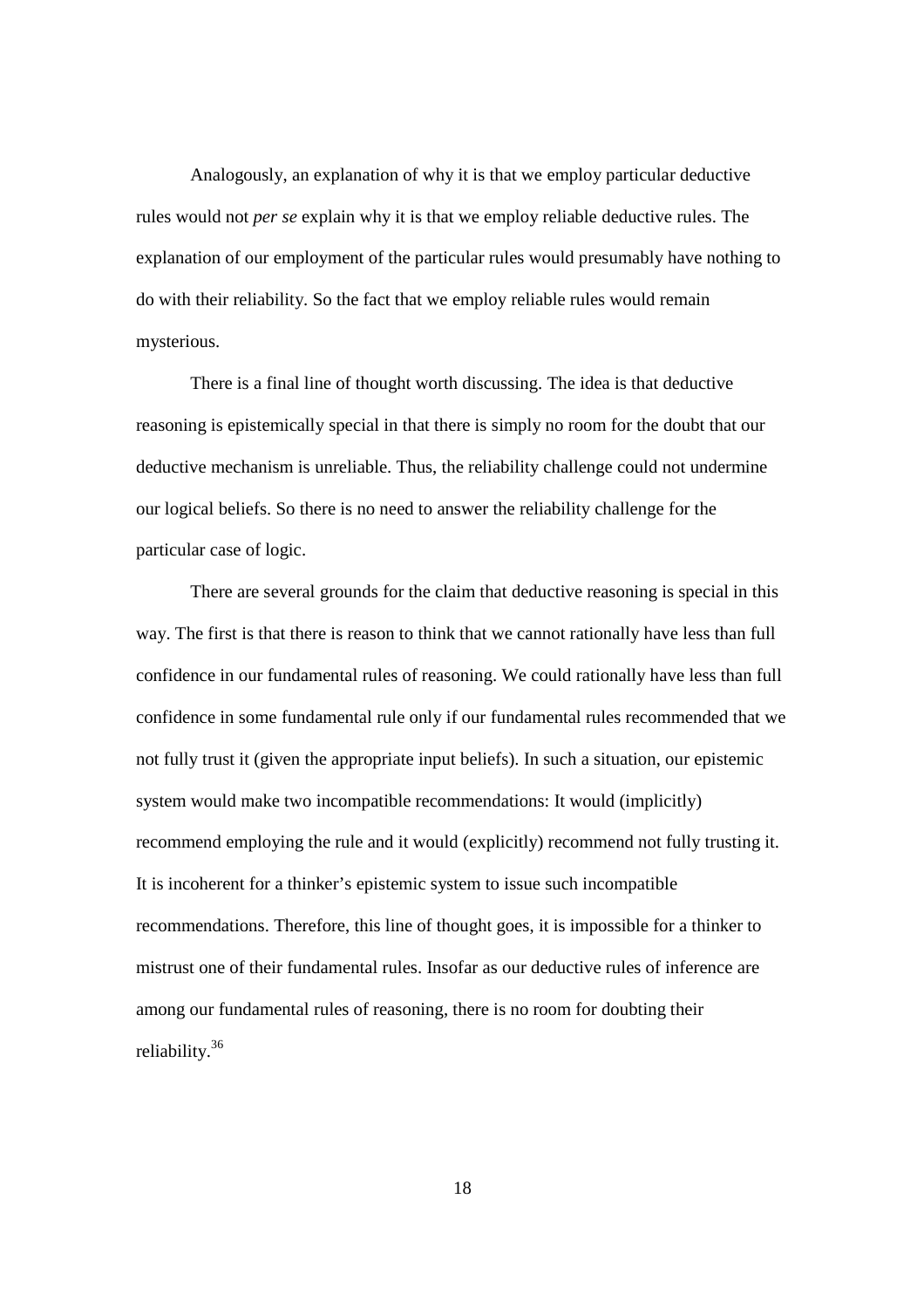The second ground for thinking that deductive reasoning is epistemically special stems from the thought that any argument against the reliability of our deductive rules would have to rely (at some stage) on a deductive inference. Such an argument would therefore be self-undermining. It would be incapable of being rationally persuasive.

The third and final ground is simply this: It is difficult to take seriously the claim that a philosophical argument could challenge the reliability of a simple deductive inference, say the inference from a conjunction to one of its conjuncts. The reliability of such an inference is much more certain than any philosophical argument could be.<sup>37</sup>

Perhaps deductive reasoning *is* special in this way. Perhaps the reliability of our deductive mechanisms cannot seriously be in question.<sup>38</sup> Even supposing that this is so, it does not show that an answer to the reliability challenge for logic is unneeded. Even if there is no room to doubt our reliability, that we are reliable is a striking fact. It calls out for explanation. Any reason to suspect that there isn't an explanation generates a tension in our overall view of the world. There is pressure to alleviate this tension by doing at least one of the following things: (i) giving up the claim that we are reliable; (ii) giving up the claim that logic is objective; or (iii) giving up some of our general background views. Even if it is rationally impossible to reject the claim that we are reliable, there remains the possibility of rejecting the objectivity claim or some of our background views. And even if there is not all-things-considered reason to give up any of these views, in the absence of a response to the reliability challenge, an uncomfortable tension in our overall view of the world would remain.

#### **5. Candidate Explanations**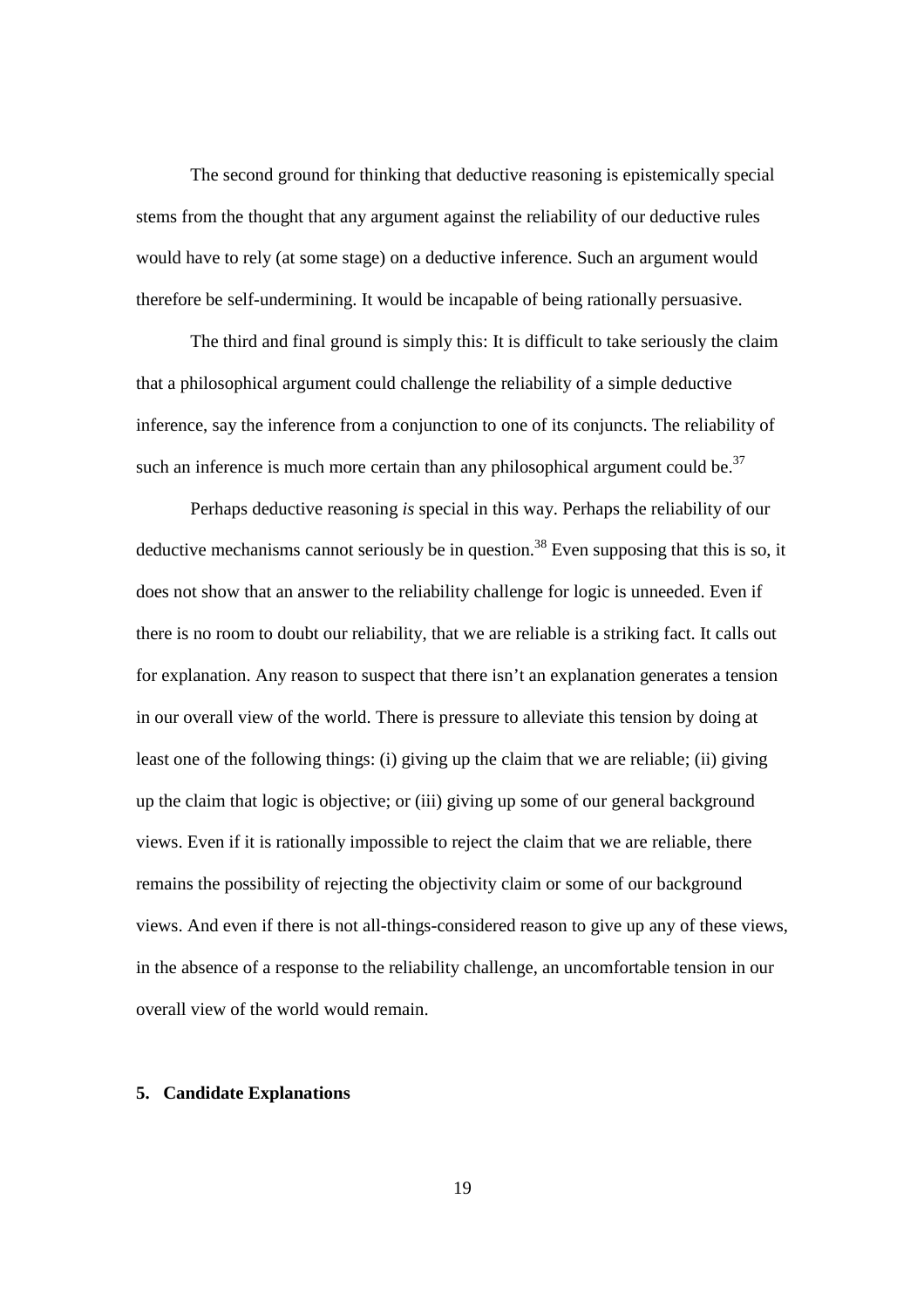The reliability challenge for logic is pressing. How might it be answered? So far as I can tell, there are only three proposals that are initially plausible – one involving a faculty of rational insight, one involving the nature of concepts and concept-possession, and one involving evolution. Let us examine each of these proposals in turn.<sup>39</sup>

# *Rational Insight*

One view is that our reliability about deductive inference can be explained by appeal to a kind of rational insight. The idea is that we have a cognitive faculty broadly analogous to perception by which we "see" that certain deductive inferences are good, or that certain propositions ought to be accepted, or something similar.<sup>40</sup>

There are two familiar criticisms of rational insight-based views.<sup>41</sup> First, there is no independent evidence that we have a faculty of rational insight. While it is plausible that we have mental states such as intuitions or "intellectual seemings," these are best understood as felt inclinations to believe rather than the products of a distinctive cognitive faculty.<sup>42</sup> Second, the mechanism behind rational insight is very mysterious. If rational insight is understood on the model of vision, our logical beliefs or deductive inferences would have to be *caused* by whatever it is that we have rational insight into. No plausible causal story of this sort has ever been developed. And no one has come up with a coherent alternative model.

But there is a still more serious problem with an appeal to rational insight, at least in the current context. Namely, appeal to a faculty of rational insight is of *no help whatsoever* in answering the etiological question for deductive inference. As I argued above, there is a straightforward explanation of how our deductive mechanism works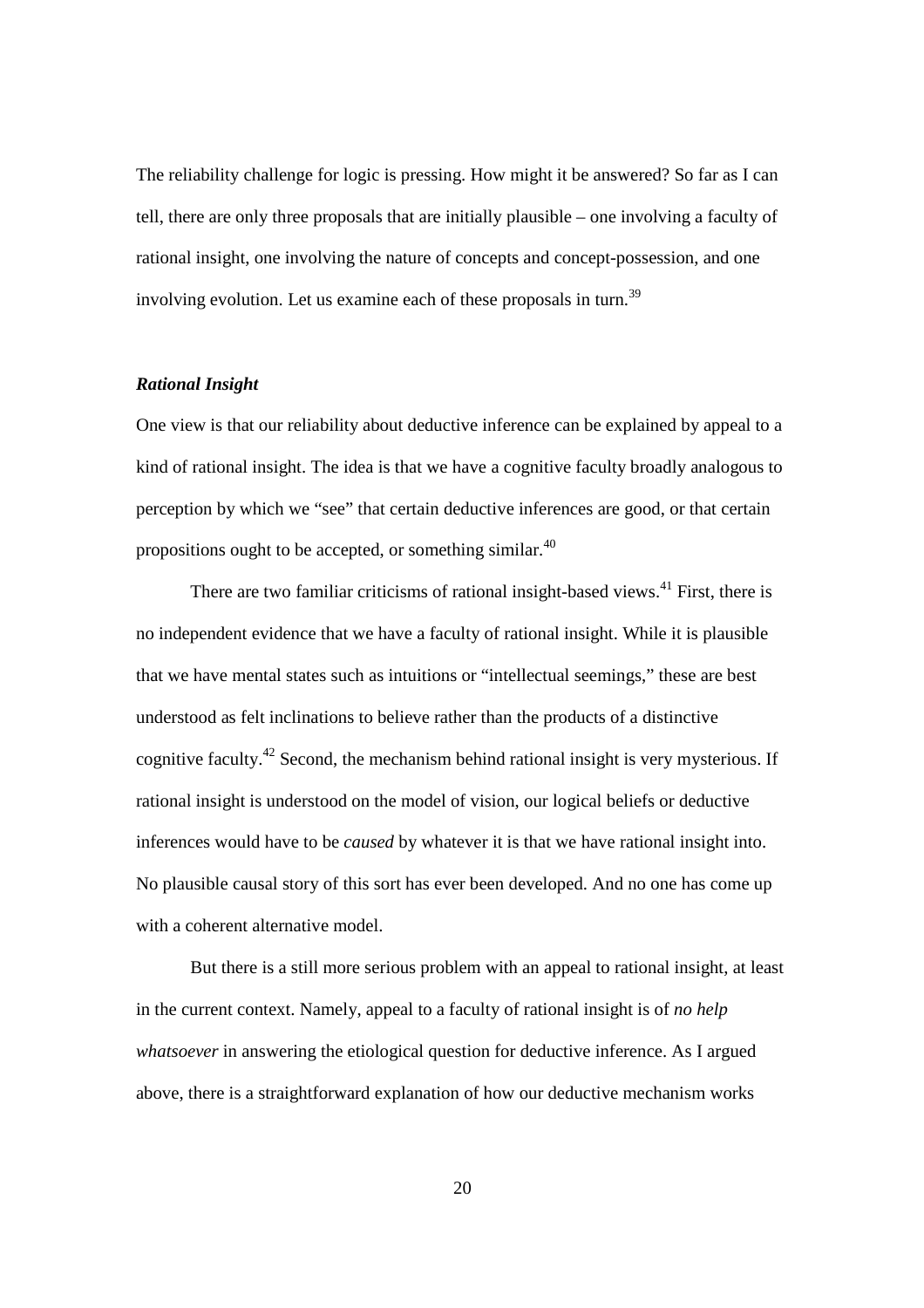such that it is reliable. What requires explanation, rather, is how it is that we have a reliable mechanism. Appealing to a faculty of rational insight does nothing to meet this challenge. If anything, it increases its difficulty, since an explanation is then owed of how it is that we have a reliable faculty of rational insight. No such explanation seems forthcoming.

Appealing to a faculty of rational insight thus seems impotent to answer the reliability challenge for any domain.

## *Concept-Constitution*

A second proposal is that our deductive reliability can be explained purely by virtue of the nature of concepts and concept-possession.<sup>43</sup> This suggestion involves two central ideas.

The first idea is that the deductive rules we employ help to constitute the meanings of the logical concepts we possess in the following sense: to fully master these concepts, a thinker must employ the rules.<sup>44</sup> For instance, to possess the concept of conjunction, thinkers must employ the rule: from *both p and q*, infer *q*. This view is thus committed to a version of Conceptual Role Semantics for the logical concepts.<sup>45</sup>

The second idea is that the semantic values of logical concepts are assigned in such a way as to ensure that their constitutive rules are necessarily truth-preserving. In other words, the meaning of a logical concept is assigned so as to make its constitutive rules reliable.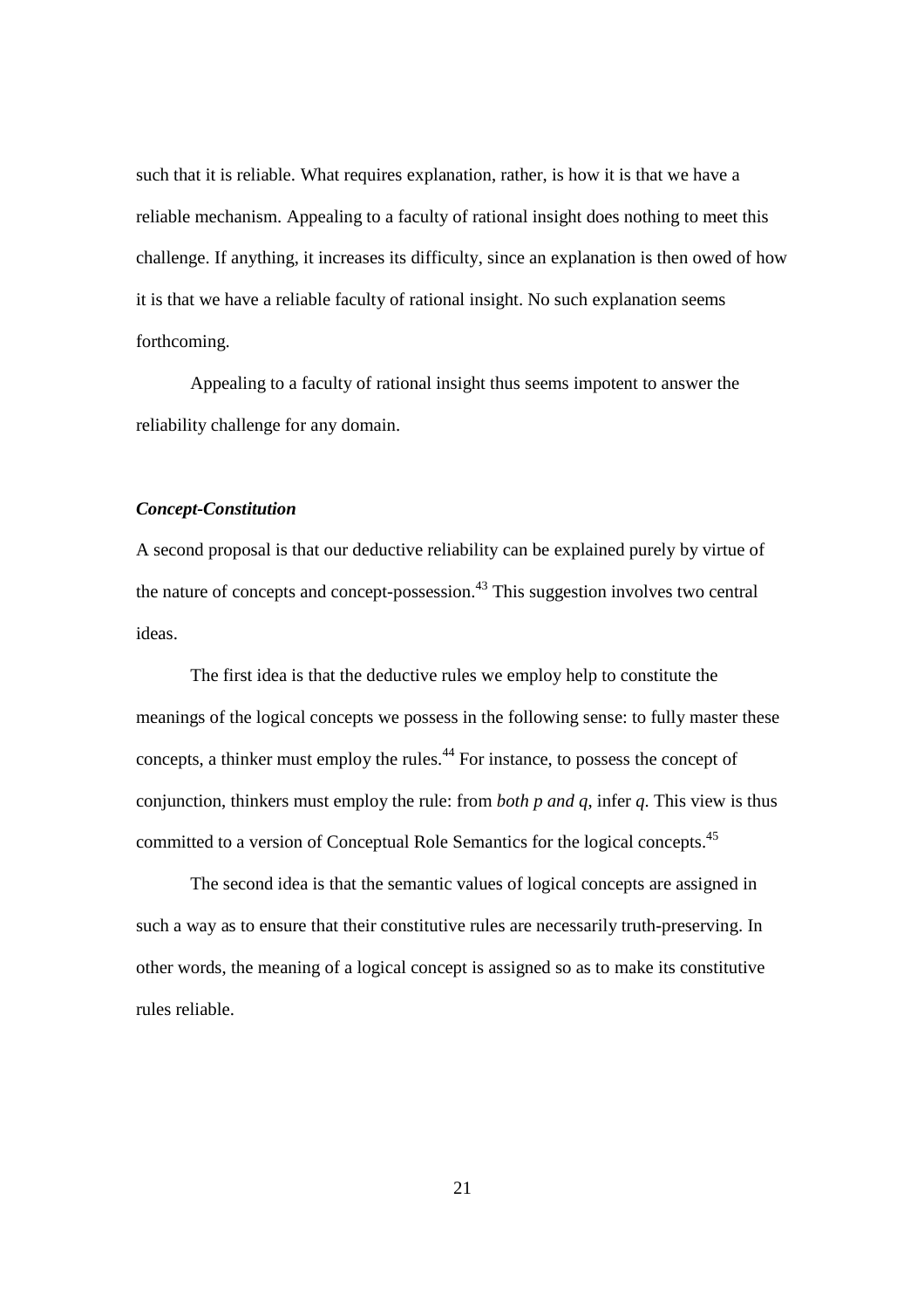Taking these two ideas together, we have a straightforward explanation of how it is that we employ reliable deductive rules: The deductive rules we employ are conceptconstituting, and thus are guaranteed to be reliable.

More generally, the strategy of explanation is as follows: Certain rules we employ are constitutive of genuine concepts that we possess. The semantic values of genuine concepts are assigned in such a way as to make their constitutive rules reliable. This explains how it is that we employ reliable rules.

This view deserves serious consideration. But there is a significant problem with it, one that shows that it cannot fully answer the reliability challenge.

We can approach this problem by noting two general facts about concepts, assuming that some version of Conceptual Role Semantics is true. The first fact is that not every conceptual role – that is, not every package of rules involving a term in the mental lexicon – is constitutive of a genuine concept.

For an extreme case, consider Prior's example of "tonk".<sup>46</sup> The conceptual role governing this term is as follows:

From *p*, infer *p tonk q*. From *p tonk q*, infer *q*.

It is very plausible that this conceptual role does not constitute a genuine concept. We do not understand what the word "tonk" means. ("Tonk" can only sensibly be mentioned and not used.) We do not understand what it would be to have tonk-ish thoughts.

For "tonk", there are several candidate explanations of why it does not stand for a genuine concept – for instance, it trivializes any conceptual practice to which it is added. But there are also other, less extreme examples of the same phenomenon that are more difficult to explain. Consider the conceptual role of any logical concept modified by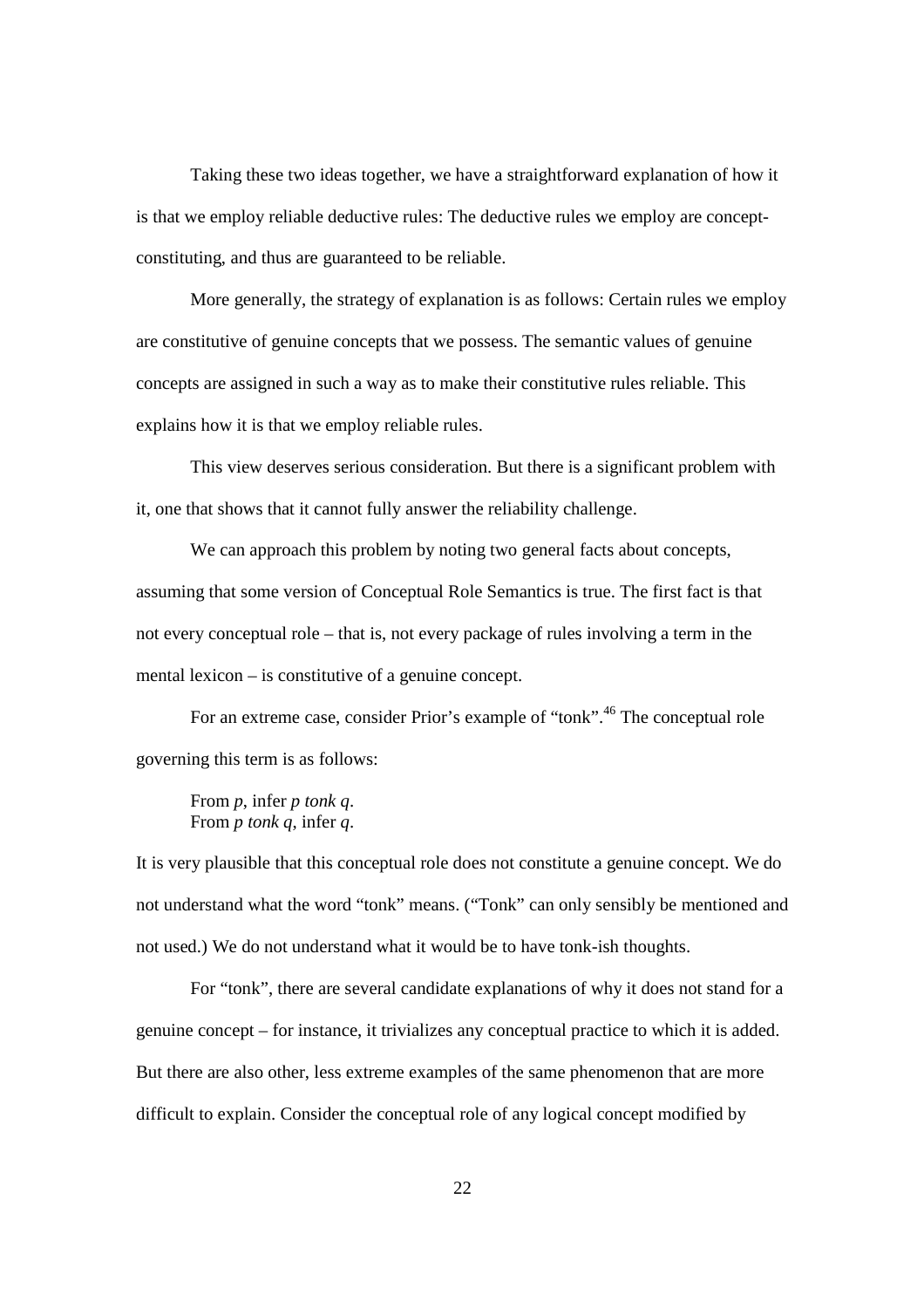adding some *ad hoc* restriction.<sup>47</sup> For instance, consider the standard conceptual role for conjunction with the added restriction that one of its elimination rules (say, from *p and q*, infer *q*) only applies to sentences with a prime number of singular terms. This modified bundle of rules does not correspond to a genuine concept – we have no idea how to understand the corresponding term. Indeed, most conceptual roles fail to correspond to genuine concepts.<sup>48</sup>

The second general fact about concepts is that not every genuine concept has reliable constitutive rules. The most striking examples of this are pejorative concepts and other "thick" normative concepts that involve false presuppositions. Consider, for instance, Dummett's example of the xenophobic concept *boche*. <sup>49</sup> "Boche" was a derogatory term used during World War I by French soldiers to refer to Germans. (I don't use a contemporary racist term for the obvious reasons.) Plausibly, the constitutive rules for *boche* are something like the following:<sup>50</sup>

From *so-and-so is German*, infer *so-and-so is a boche*. From *so-and-so is a boche*, infer *so-and-so is brutish and uncivilized*.

Racist and xenophobic concepts like *boche* plausibly count as genuine concepts; surely, thinkers have had thoughts involving them. But no matter which semantic value is assigned to *boche*, its constitutive rules do not preserve truth. By employing these rules, thinkers can infer that arbitrary Germans are brutish and uncivilized. The rules are thus grossly unreliable.

There are many other plausible examples of genuine concepts with unreliable constitutive rules. For instance, there are mathematical concepts with inconsistent constitutive rules, such as the naïve concept of set, the naïve concept of area (as applied to arbitrary subsets of the plane), and the naïve concept of probability (which involves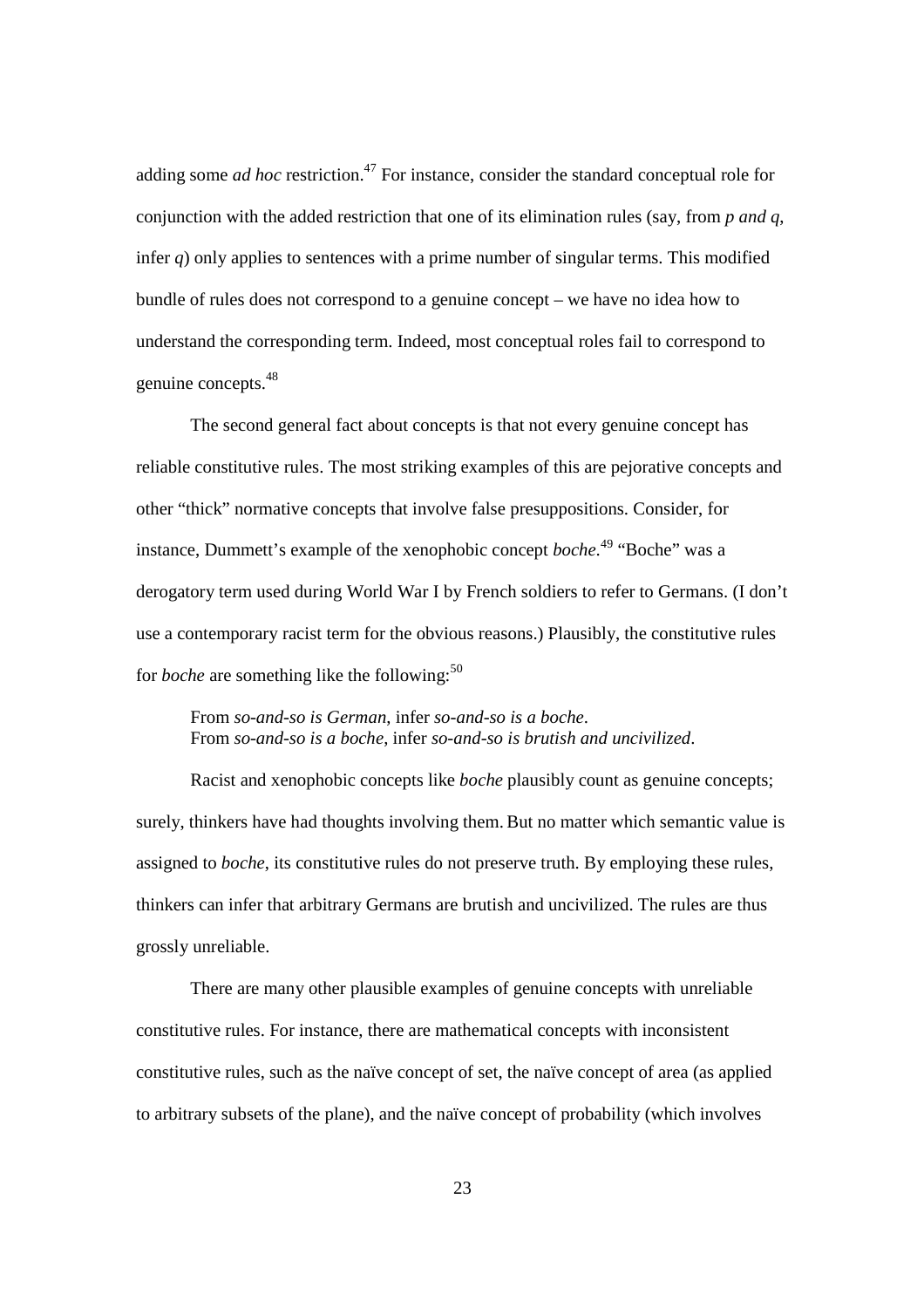commitments to countable additivity as well as to the claim that there are uniform probability distributions on denumerable sets). There are examples of physical concepts, such as the intuitive concept of temperature and the Newtonian concept of mass. There are examples of semantic concepts, such as Frege's concept of an extension. Finally, there may even be examples from logic. For example, some intuitionists claim that the classical concept of negation has incoherent constitutive rules. And if truth is a logical concept, the liar paradox demonstrates that the naïve concept of truth is a logical concept with inconsistent constitutive rules.

 The second general fact about concepts already shows that there is something wrong with the proposed answer to the reliability challenge: The semantic principle it relies upon is false. The semantic values of genuine concepts are not always assigned in such a way as to make their constitutive rules reliable. To be extensionally adequate, the semantic principle must somehow be restricted. And this restriction had better not be *ad hoc* and unmotivated. It is not clear what plausibly can be said here.<sup>51</sup>

There is a still more serious issue. Each of the two general facts entails that not every conceptual role corresponds to a genuine concept with reliable constitutive rules. Indeed, most conceptual roles do not.

This should not be a surprise; for the case of logic, it follows from our assumption that logic is objective. In particular, it follows from the no-plenitude claim about logic. Only a small number of logical practices are correct, and so very many conceptual roles for logical constants fail to correspond to genuine concepts with reliable constitutive rules.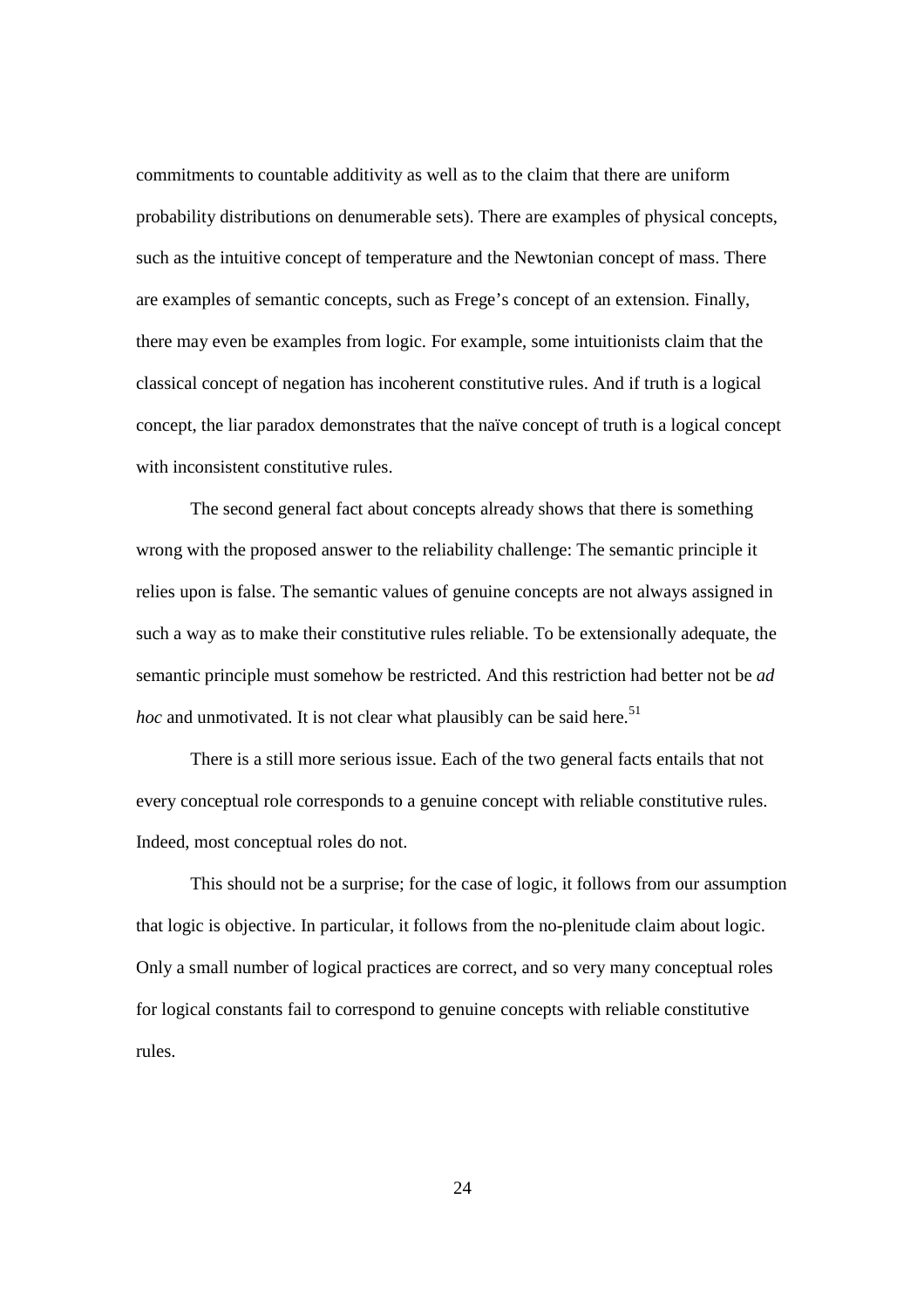This result has a significant ramification. Namely, the proposed solution to the reliability challenge provides (at best) *a very partial explanation of our reliability*. Suppose that it turns out that certain conceptual roles – call them the "good roles" – are guaranteed by the principles of semantics to correspond to genuine concepts with reliable constitutive rules. The concept-constitution explanation can explain how it is that our deductive rules are reliable given that they help to constitute good conceptual roles. But an explanation is still owed of how it is that we have good conceptual roles. This is a significant challenge in its own right. To accommodate the two general facts about concepts presented above, as well as the no-plenitude thesis, the restriction to good roles must be a very significant restriction. So the proposed explanation of our reliability cannot provide the entire story.

The moral, then, is this: There are significant difficulties in getting a conceptconstitution account of reliability to work. Moreover, even if these difficulties can be resolved, the reliability challenge for logic will not fully be answered.

### *Evolution*

Where does this leave us? The only apparent remaining strategy is to appeal to some kind of evolutionary account. In what follows, I'll focus on evolution by natural selection. But my discussion will apply more generally. In particular, it will apply to other mechanisms that involve selection including, for example, certain forms of cultural evolution.

On the most straightforward evolutionary explanation of how we came to employ reliable deductive rules, our ancestors were selected for employing reliable deductive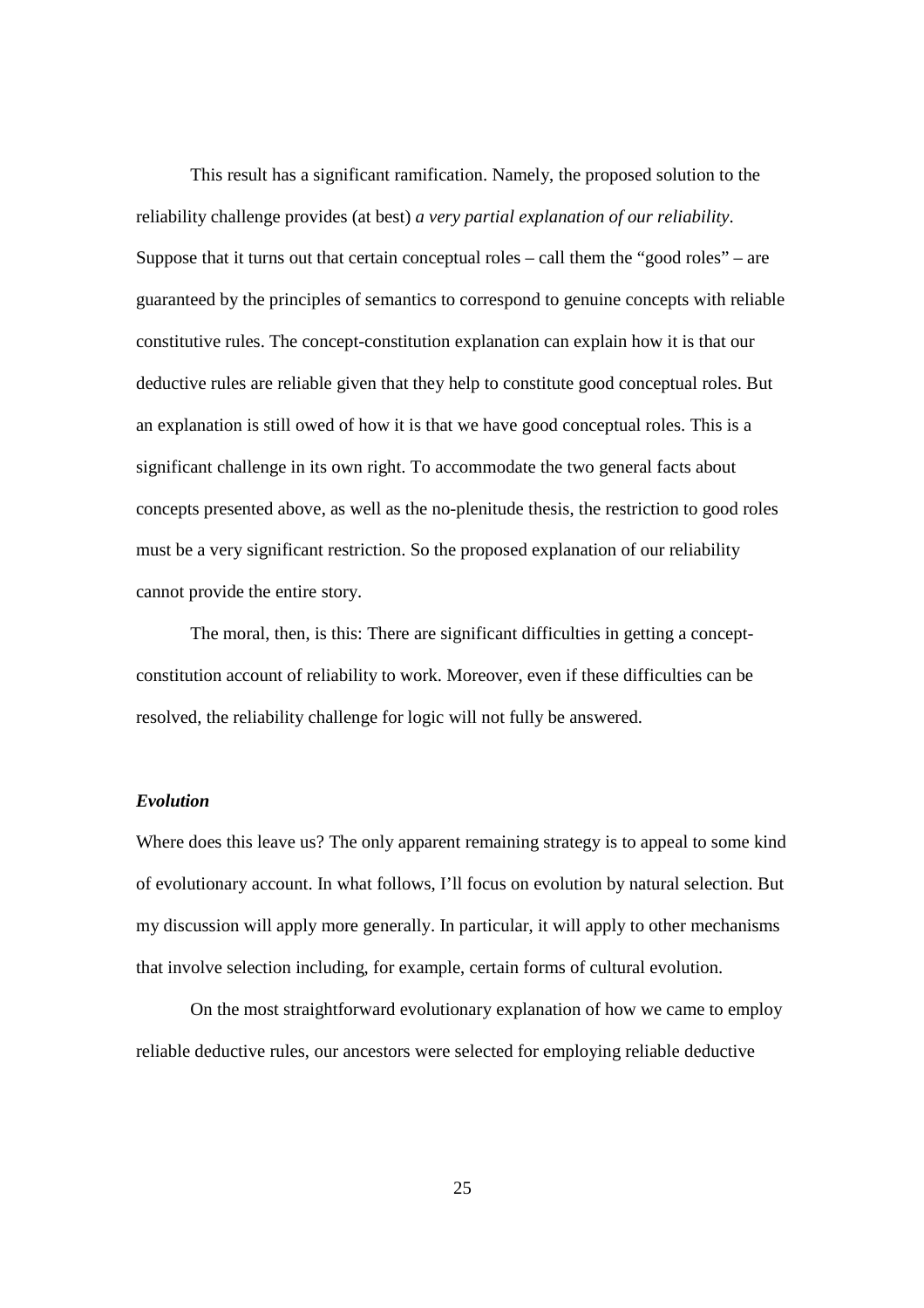rules – a heritable trait. This explains how it is that we, their descendants, came to employ reliable deductive rules.<sup>52</sup>

I believe that an explanation of this general kind will ultimately turn out to be correct. At the very least, it is the most promising avenue available. But it is important to note that such an approach faces significant difficulties. There are several reasons to think that evolutionary accounts cannot even in principle explain how we came to employ reliable deductive rules.

Here are some of the most pressing concerns: (i) Even if evolutionary accounts can explain why it is that we have useful cognitive mechanisms, they cannot explain why it is that we have highly reliable cognitive mechanisms; (ii) Since engaging in deductive reasoning does not yield new information about the world, there could not have been any evolutionary advantage in so doing; (iii) Even if evolutionary accounts can explain how it is that we employ deductive rules that are actually truth-preserving concerning a narrow range of simple propositions – food, danger, shelter, reproduction, and so on – they seem unable to explain the full extent of our reliability. For example, our deductive rules preserve truth when applied to propositions of arbitrary complexity. They preserve truth when applied to propositions with arbitrary subject matters. And they necessarily preserve truth. It is difficult to see how there could be any selection pressure for the employment of rules with these features.

I believe that there are answers to each of these concerns. In answer to the first objection, possessing highly reliable general-purpose reasoning mechanisms is useful for survival-enhancing tasks such as problem solving and planning for future contingencies. In answer to the second objection, the evolutionary advantage of engaging in deductive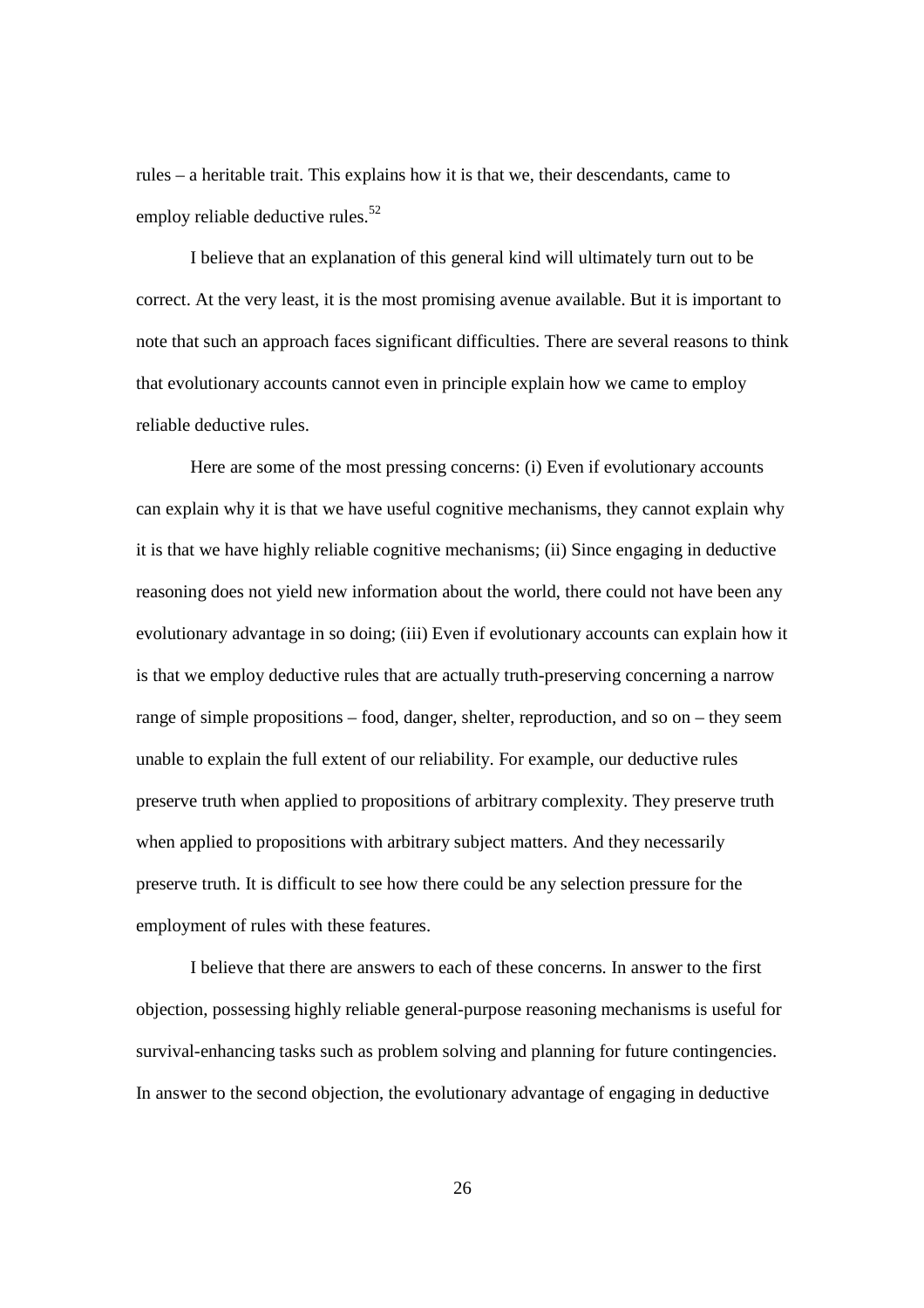reasoning is presumably not that it provides new information about the world, but that it enables thinkers to convert information into a more usable form. In answer to the third objection, the explanation of why we employ deductive rules that are necessarily truthpreserving when applied to propositions of arbitrary complexity and with arbitrary subject matters is presumably that this is a byproduct of the trait for which our ancestors were really selected – employing an efficient cognitive mechanism that is truthpreserving for a limited range of propositions. But spelling out the details requires a very long story.<sup>53</sup>

In the remainder of this paper, I would like to discuss one other objection, since this will lead to a final refinement of the reliability challenge. The objection is that evolutionary accounts can only explain why a particular trait predominates in a population and not why particular individuals have the traits that they do. It is a striking fact that particular individuals have reliable mechanisms, and so evolutionary accounts seem incapable of explaining everything that needs to be explained.

To illustrate this worry, it is helpful to consider a toy example. Suppose that there is a bag containing many different colored marbles. Someone (perhaps imperfectly) selects the blue marbles, so that most of the blue ones are retained and most of the rest are thrown out. To make the example more fanciful, we can imagine that the marbles periodically reproduce, with each baby marble having the same color as its parent.

If asked why most of the current population of marbles is blue, one can easily provide an explanation involving selection: There were originally marbles of many different colors, the blue ones were selected, and they passed on their color to their descendants. In contrast, the explanation of why some particular marble is blue does not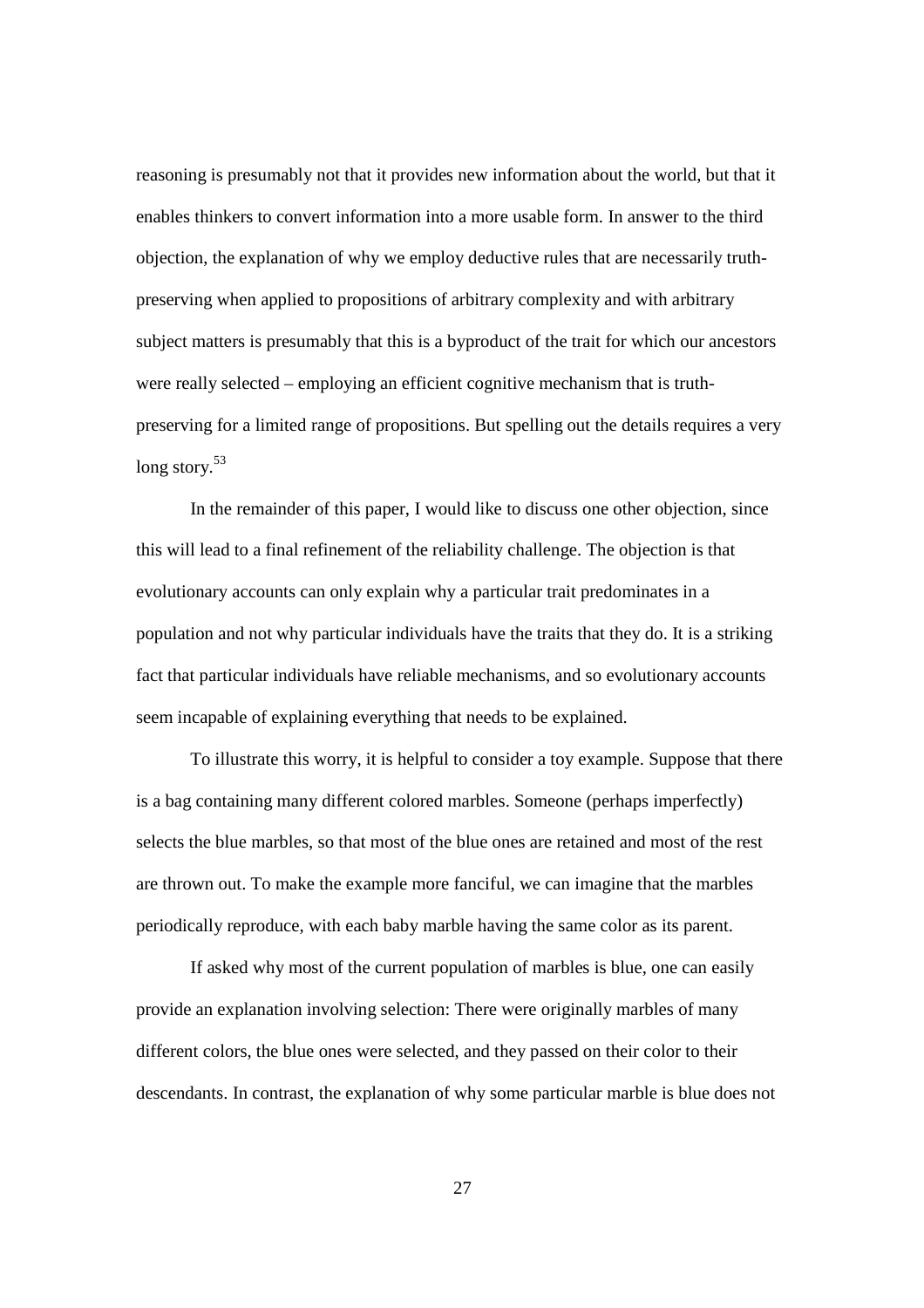involve selection: The marble is blue because it had a blue parent and blueness is hereditary.

This example concerns artificial selection and not natural selection. Yet, the point generalizes. Natural selection can explain why organisms with a phenotypic trait came to predominate in a population. It cannot explain why a particular organism has the trait in question.<sup>54</sup> The explanation of this latter fact depends on other considerations, namely heredity and random mutation.

This feature of selection has an important consequence for the case of interest here – where the phenotypic trait is that of employing a reliable deductive rule. Consider some particular thinker – Bob – who employs a reliable deductive rule. Assuming an evolutionary account, the explanation of why Bob employs the rule in question does not involve selection, but rather heredity and mutation. It is irrelevant to this explanation that the rule is reliable. That Bob employs a reliable rule is merely an accident. If it was not for the occurrence of some highly chancy events, Bob would not have employed a reliable rule.

This is what motivates the objection to evolutionary responses to the reliability challenge. It seems plausible that to fully respond to the reliability challenge, we must both (i) provide a satisfying explanation of why the population primarily includes thinkers who employ reliable deductive rules and (ii) provide a satisfying explanation of why particular thinkers employ reliable rules. Even if an evolutionary account can satisfy the first constraint, it cannot satisfy the second. And it would be highly unsatisfying to be forced to claim that it was merely a random accident that each individual thinker employs reliable deductive rules. Or so goes the objection.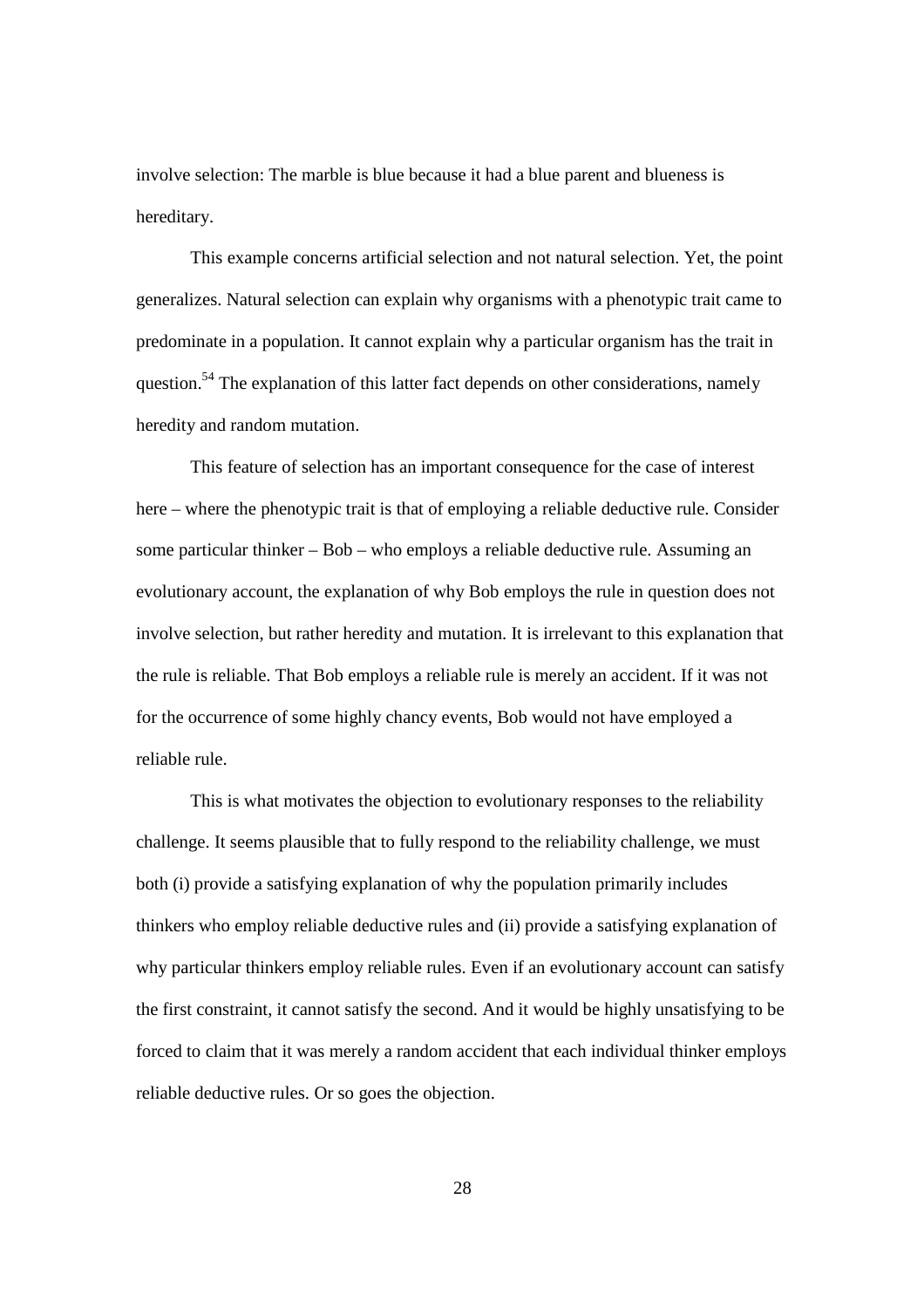While this objection is initially compelling, it is ultimately misguided. The striking fact in need of explanation is the population-level fact: Our population primarily includes thinkers who employ reliable deductive rules. That a particular individual employs reliable deductive rules is not nearly as striking or in need of explanation.

To see this, it may help to think about a different scenario. Suppose that there was a vast population of heterogeneous thinkers, each employing a different set of inferential rules. Suppose that very few of these thinkers employed reliable deductive rules. Suppose, in particular, that the number of such thinkers was roughly what one would expect if the inferential rules were distributed by some kind of random process. If the reliable individuals had no other striking properties in common, we would not think that their reliability was particularly in need of explanation. Nor would we find it troubling if it turned out to be merely an accident that those particular individuals were reliable.

The correct response to the objection, then, is to concede that evolutionary explanations can only explain population-level facts. But that is all they need to explain. All that is needed is for there to be an answer to the following question:

# *The Reliability Challenge (3)*: How is it that our population predominately includes thinkers with reliable cognitive mechanisms for deductive inference?

This is the right way to understand the reliability challenge for logic. This is the crux of the reliability challenge, whether or not an evolutionary explanation can ultimately be made to work.

#### **6. Conclusion**

Let's take stock. As we have seen, the reliability challenge for a domain can be understood as the challenge of explaining (i) how it is that the relevant cognitive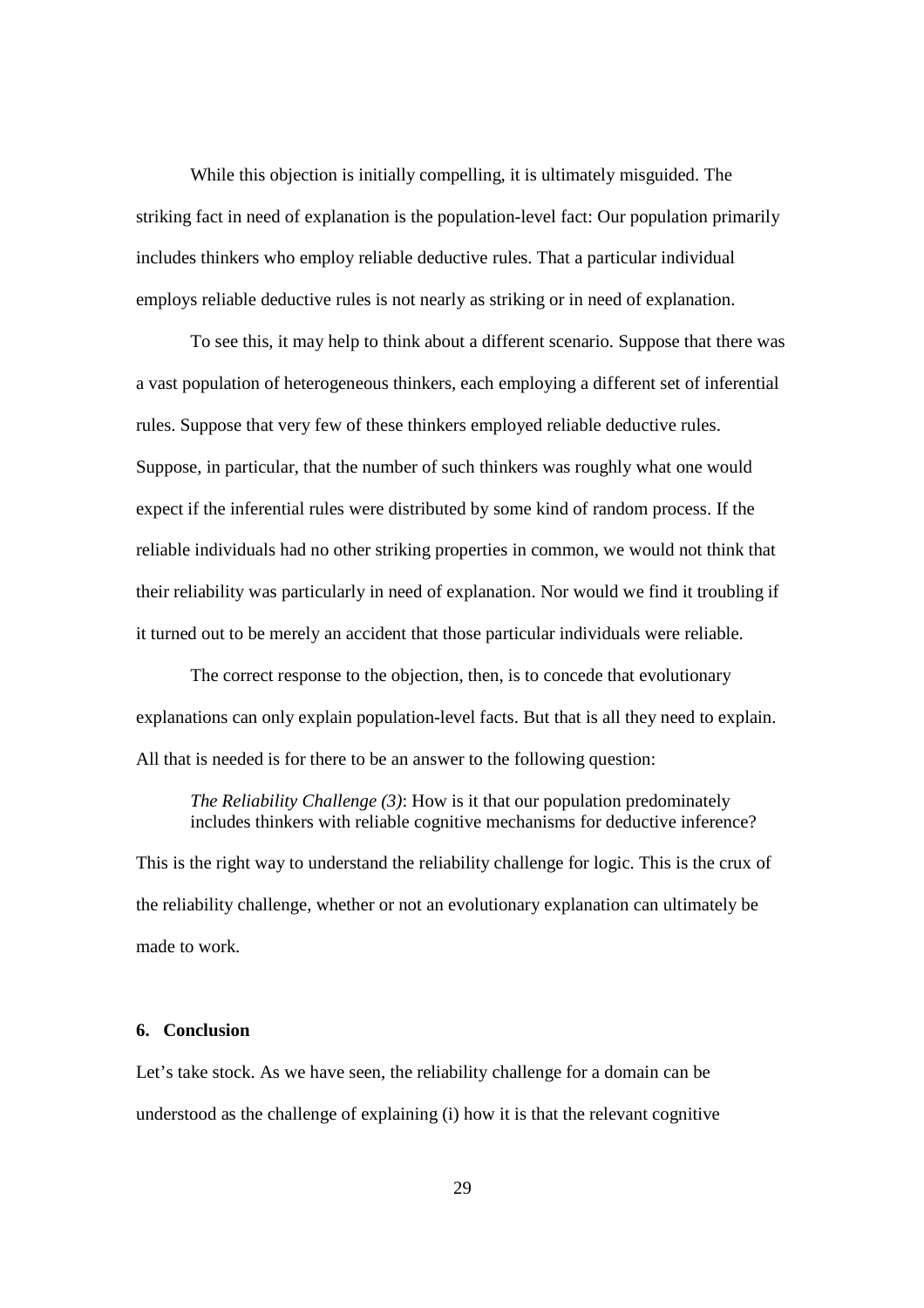mechanisms work such that they are reliable; and (ii) how it is that we have reliable cognitive mechanisms. If we had good reason to doubt that there were plausible explanations, this would put pressure on the claim that we are reliable about the domain, the claim that the domain is objective, or on our general background views about the world. For the cases of logic, mathematics, modality, and other *a priori* domains, there is a straightforward answer to the first part of the challenge. Our cognitive mechanisms are reliable because they depend on the employment of necessarily truth-preserving rules. However, as we have seen, there is no straightforward answer to the second part of the challenge. Indeed, two seemingly attractive responses – appealing to rational insight and appealing to the nature of concept possession – fail to meet the challenge.

For the case of logic, there is a promising avenue to pursue – namely, an evolutionary approach to explaining our reliability. This approach faces some significant difficulties, but they are difficulties that I think can be overcome.

What about other *a priori* domains, for instance mathematics, modality, and morality? Here, the prospects of an evolutionary approach are less promising.

For the case of mathematics, there may be an evolutionary explanation of how we came to possess particular mathematical concepts – for instance, the concepts *shape* and *number*. There may also be an evolutionary explanation of how we came to have consistent mathematical theories; there was presumably some evolutionary pressure to avoid inconsistency. (Indeed, there was presumably some pressure to avoid theories that are not conservative extensions of our non-mathematical theories and practices.) But assuming that mathematics is objective, consistency (or conservativeness) does not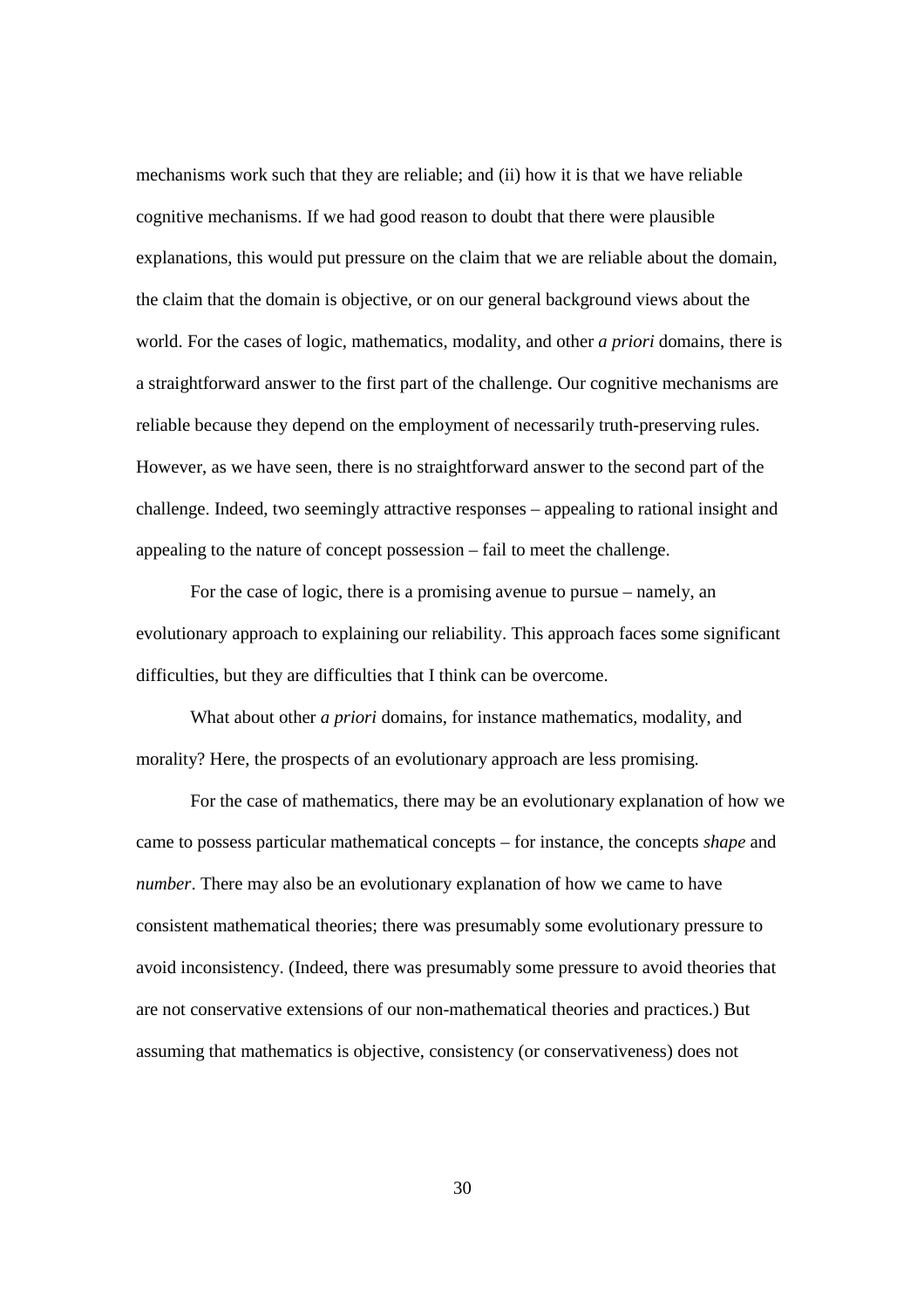suffice for truth.<sup>55</sup> So it is extremely difficult to see how evolution could explain how we ended up with true mathematical theories.

One way to close this gap would be to adopt a plenitudinous view of mathematics.<sup>56</sup> For instance, one could claim that mathematical reality is so large and multifarious that any consistent mathematical theory truly describes some portion of it. Adopting this view has a serious cost; it requires giving up on the objectivity of mathematics. Indeed, while a plenitudinous view is intuitively plausible for certain branches of mathematics – for instance, abstract algebra – it is not very plausible for others – for instance, arithmetic and set theory. We have strong intuitions of objectivity concerning the natural numbers and (to a lesser extent) the sets. Arithmetic seems special; we don't think that it is just another arbitrary mathematical theory on a par with very many others.

For the case of alethic modality, a broadly evolutionary story may again have a partial role to play. On a now popular view, our reliability in reasoning about necessity and possibility is a side effect of our reliability in reasoning with counterfactuals.<sup>57</sup> Supposing that this is correct, evolution may help to explain the reliability of some of our modal reasoning. It may help to explain how we reason correctly about counterfactuals concerning certain ways the world might have been – namely, the nearby, "live" possibilities. It is clearly advantageous, for instance, for a thinker to be able to reason about what he could do if a predator were approaching. Yet, additional theoretical resources are needed to explain the full extent of our reliability. One worry here is that in attributing necessity to a proposition, a thinker claims that the proposition would have been true even if the world were radically different. It is difficult to see how there could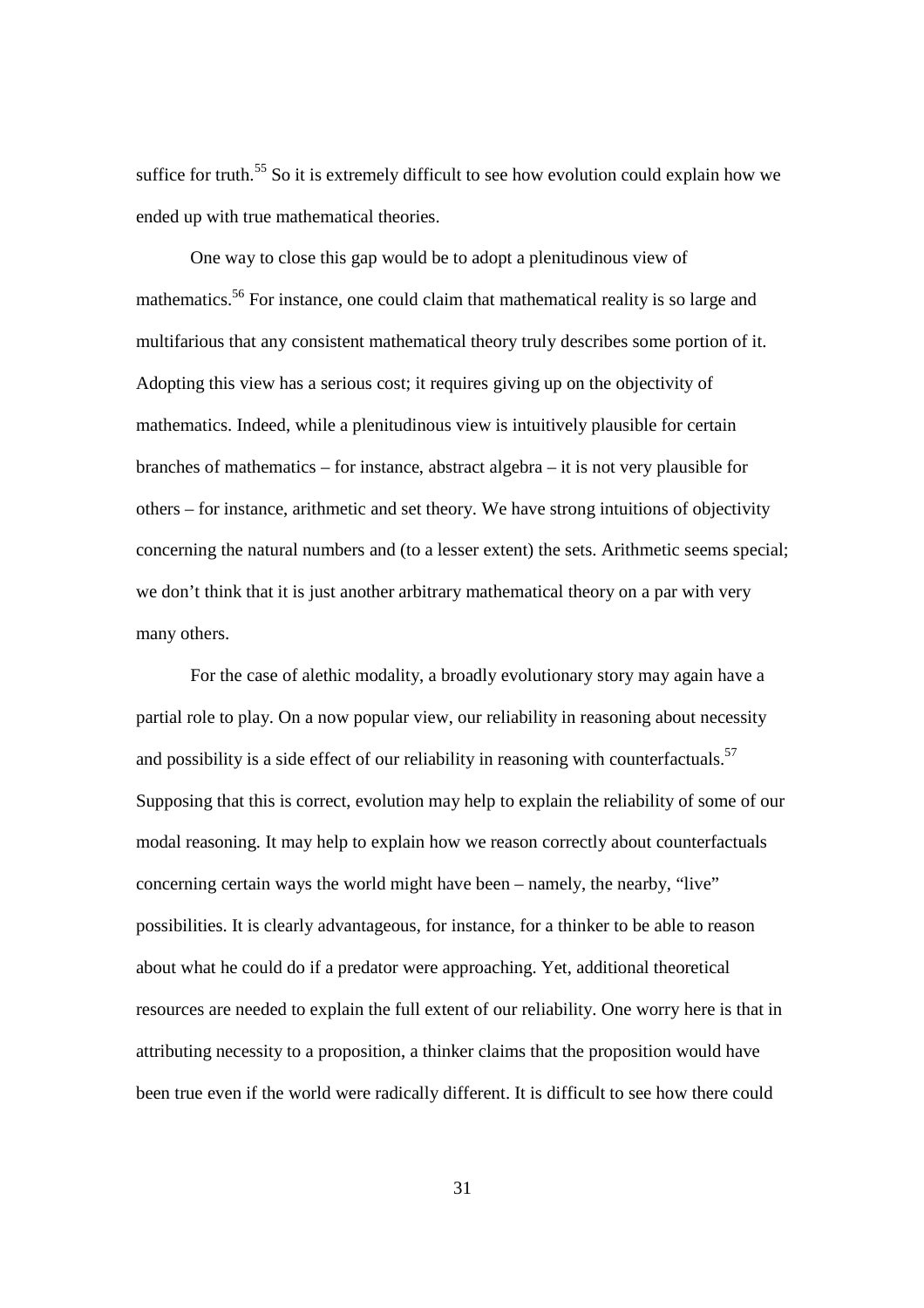have been any evolutionary pressure to reason reliably about radically different possible worlds.<sup>58</sup> A second, related, worry concerns possibility: It is difficult to see how there could have been any evolutionary pressure to correctly identify which of the many descriptions of outlandish scenarios describe genuine metaphysical possibilities.

In response to these concerns, there are two initially promising options that may be pursued. The first option is to adopt a non-objective view of necessity and possibility. For example, one could adopt a plenitudinous view of modality or a view on which our practices somehow constitute the modal facts. The second option is to claim that our reliability about attributions of necessity and possibility is a byproduct of some other cognitive abilities that were evolutionarily advantageous, such as our ability to reason about live possibilities. Yet, each of these options is problematic. It is difficult to state a non-objective view of necessity and possibility without relying on a modal operator – for instance, in specifying which modal theories correctly describe portions of the plenitudinous modal reality or in specifying which practices can generate modal facts. It is also difficult to see how our reliability about radically different possible worlds could be a byproduct of our reliability about live possibilities.

Finally, consider the case of morality. This is, perhaps, the most troublesome case. It is difficult to see how an evolutionary story can answer the reliability challenge for morality. The trouble is that the connection between evolutionary fitness and correctly reasoning about morality seems very tenuous. Assuming an objective view of morality, it is difficult to see why there would be any evolutionary pressure to have true moral beliefs or to reason correctly about moral issues.<sup>59</sup> A natural suggestion to make is that acting in moral ways is conducive to survival and flourishing.<sup>60</sup> But it is not clear that this is so; we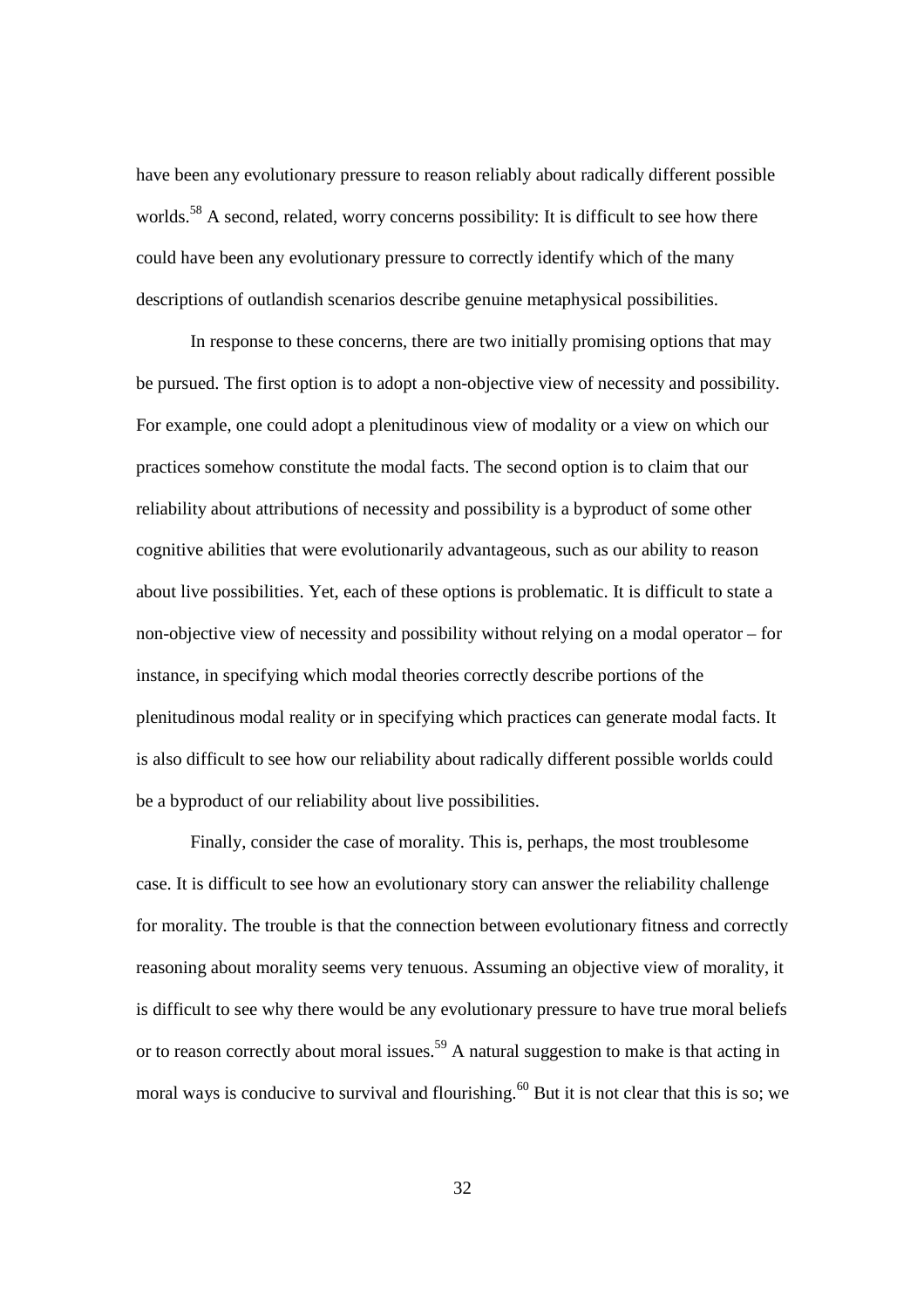are familiar with numerous ways in which acting morally can hinder the pursuit of our projects.

The prospects for an evolutionary answer to the reliability challenges for mathematics, modality, and morality thus seem mixed. This suggests that we should draw three general morals. First, there may not be a unified answer to the reliability challenge across *a priori* domains. The explanation of our reliability about logic, for example, may be very different from the explanation of our reliability about mathematics.<sup>61</sup> Second, the epistemology of logic may be in better shape than the epistemology of other *a priori*  domains. And third, the reliability challenge for these domains remains very pressing.<sup>62</sup>

#### *Notes*

 $1$  Of course, there are logical truths that are too complex to be easily expressed in natural language or believed by ordinary thinkers.

 $2$  Propositions here must be understood to be fine-grained. That is, there can be distinct logically equivalent propositions. It would serve my purposes equally well to rely on a framework in which the primary bearers of logical truth and logical falsity are sentences, so long as sentences are (in part) semantically individuated.

<sup>3</sup> See Schechter and Enoch (2006) and Enoch and Schechter (2008) for discussion of the challenge of explaining our epistemic responsibility.

<sup>4</sup> This characterization of our reliability about logic echoes the characterization of our reliability about mathematics found in Field (1989). Thanks to Paul Boghossian for helpful discussion. Additional hedges may be needed for a correct statement of our reliability. If so, the reader should take them to be implicit. The characterization of our reliability might also be strengthened by adding a partial converse: We believe most simple logical truths and disbelieve most simple logical falsehoods (upon reflection and discussion), on some intuitive notion of simplicity.

<sup>5</sup> This way of stating the reliability challenge for logic is somewhat artificial. A more natural formulation will emerge below.

 Hale (1994) presents a reliability challenge for logic. But he does not view the challenge as worrisome. Indeed, he argues that the existence of a reliability challenge for logic shows that the analogous challenge for mathematics is not serious. Field (2005) argues that there is no viable reliability challenge for logic.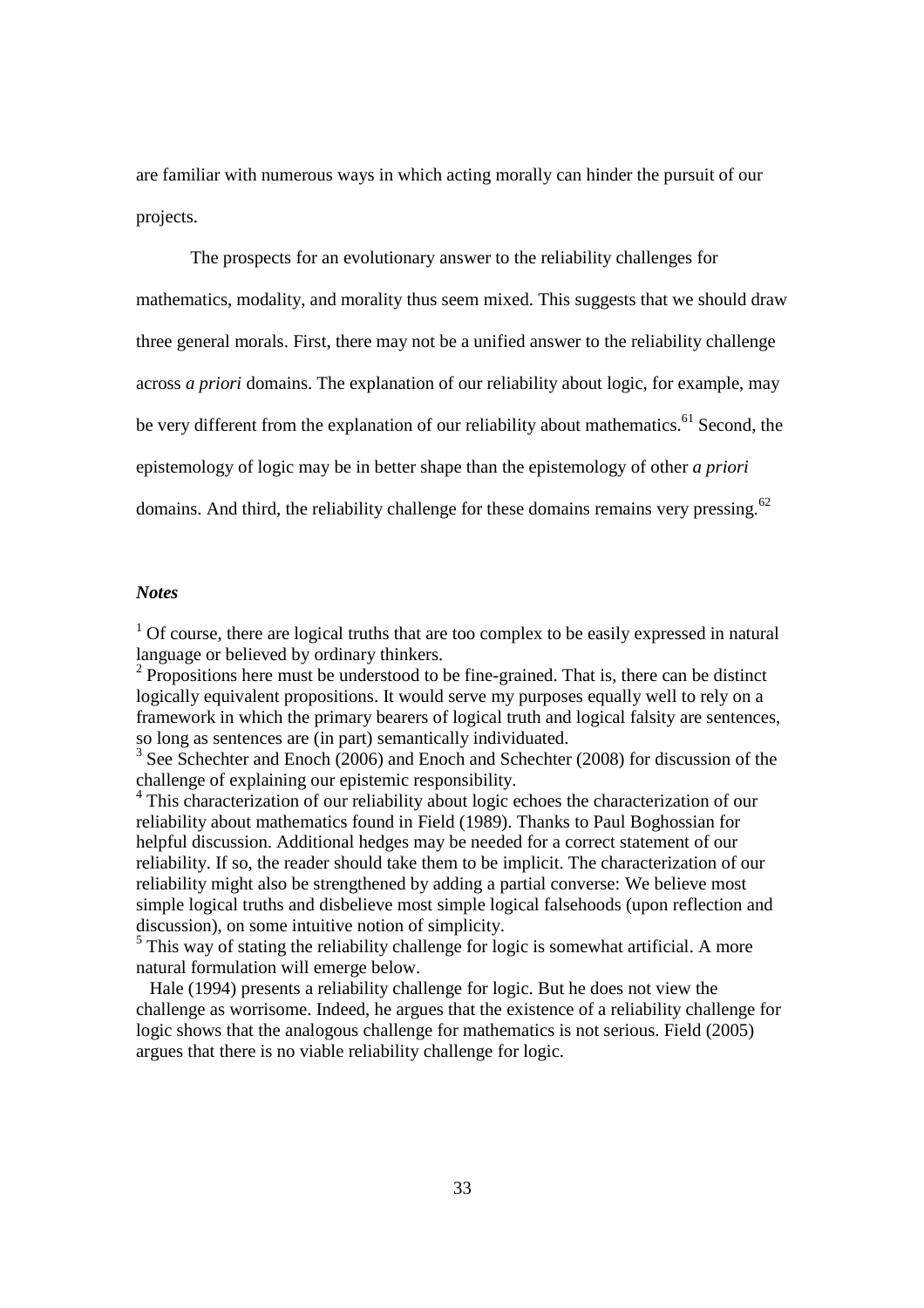$6$  The reliability challenge for a domain can be thought of as a part of the general "Integration Challenge" of reconciling the metaphysics and epistemology of the domain, as presented in Peacocke (1999).

 $\overline{7}$  Those skeptical that there is a well-behaved distinction between the *a priori* and the *a posteriori*, such as Williamson (2008), can understand the general challenge in terms of the class of armchair propositions – those propositions that can be known from the armchair.

<sup>8</sup> See the introduction and title essay of Field (1989). See Benacerraf (1973) for an influential precursor.

<sup>9</sup> See Mackie (1977), page 38. Mackie's argument is often presented as though it relies purely on metaphysical considerations. But he emphasizes that an important strand of his argument is epistemic. Mackie's discussion is stated in terms of the difficulties of explaining moral knowledge. So it is unclear whether he thinks the issue primarily concerns the descriptive property of reliability or a normative property such as justification.

 Enoch (2010) presents a version of the reliability challenge for the normative realm. Street (2006) can be understood as presenting a reliability challenge for morality.

<sup>10</sup> This is perhaps part of what Kreisel meant by his famous dictum that the central problem in the philosophy of mathematics is not the existence of mathematical objects but the objectivity of mathematical discourse. Kreisel's discussion of objectivity is scattered throughout his writings. For an example, see Kreisel (1958), page 138.  $11$  See Wright (1992).

<sup>12</sup> This is a variant of the first component of "minimal realism" in Rosen (1994), page 280.

 $13$  To use the terminology of Fine (2001), our thoughts, language, and social practices do not partly ground the logical facts. See Jenkins (2008), chapter one, for the proposal that realism should in general be understood in constitutive terms.

 $14$  The no-plenitude thesis rules out the claim that every non-explosive logical practice is correct. (A logic is explosive if every proposition logically follows from any proposition.) The no-plenitude thesis also rules out the logical fictionalism of Akiba (2000), according to which any logical practice is correct so long as it is conservative over the atomic facts and the non-logical entailment relations among atomic facts.

 The no-plenitude thesis does not obviously rule out the logical pluralism of Beall and Restall (2006). On their view, there is a single set of logical connectives and a single set of true object-level sentences (that is, sentences that do not contain metalogical vocabulary). Where they are pluralists is at the meta-level: They claim that there are many different logical consequence relations. In effect, Beall and Restall are pluralists about metalogic – attributions of logical truth and logical entailment – but not about logic proper.

<sup>15</sup> This view is known as "Plenitudinous Platonism" or "full-blown Platonism". See Balaguer (1998). See Linsky and Zalta (1995) for a related view.

<sup>16</sup> Field (1998) similarly claims that Plenitudinous Platonism should count as a nonobjective view.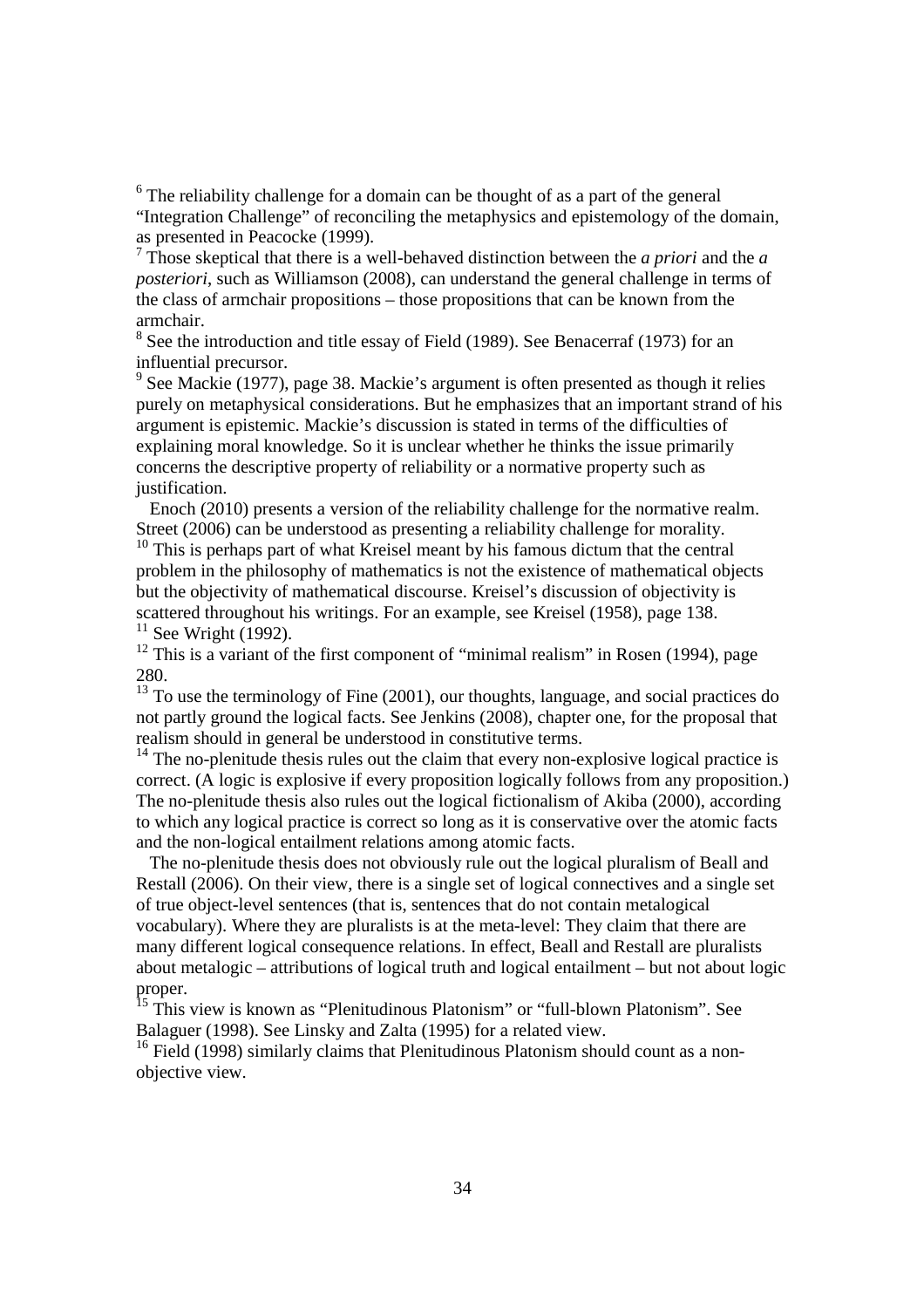$17$  There is a fifth option: The practices in use are so plenitudinous that some community was bound to get it right. This is not a promising avenue to explore for two reasons. First, it is false that there is a vast plenitude of logical practices in use. Second, even if there were many such practices, the proposed explanation at best accounts for the fact that *someone* is reliable. It does not account for the stronger fact that *we* are reliable.

 $18$  The relevant background views concern the likelihood of certain outlandish scenarios, the *a priority* of the domain, and the nature of explanation. In particular, they include our views about when explanation is necessary and what counts as a satisfying explanation. <sup>19</sup> There may be logical truths that are not believed on the basis of reasoning. One

candidate is the Law of the Excluded Middle, since the standard Natural Deduction proof of it is less intuitive than the principle itself.

<sup>20</sup> This is a common view. See, for example, Field (2000), Goldman (1986), Pollock and Cruz (1999), and Wedgwood (2002). It shouldn't be pretended that there are no obscurities in a rule-based picture of reasoning. See Kripke (1982) and Boghossian (1989; 2008) for some of the difficulties. But I am not aware of any alternative picture that can do the same work in explaining the nature of reasoning.

 $^{21}$  See Gentzen (1934/1935), page 74.

 $22$  Harman (1988; 1995), among others, has made a convincing case that we do not and ought not to employ deductive rules as simple as the ones listed. Harman makes the further claim that we do not reason with deductive rules at all. He does not provide support for this stronger claim. Moreover, it is intuitively implausible. When we report or rehearse our trains of thought, it seems evident that we make use of deductive rules. <sup>23</sup> There is disagreement in the psychological literature about the correct view of deductive reasoning. The view assumed here is closest to that of Rips (1994) and Braine and O'Brien (1998). Johnson-Laird and Byrne (1991) argue that deductive reasoning is based on reasoning with "mental models". My discussion would only have to be minimally changed if this view were adopted. Other psychologists claim that we do not employ topic-neutral rules of inference, but only domain-specific reasoning mechanisms. See Cheng and Holyoak (1985) and Cosmides (1989) for prominent examples. There are reasons to be leery of such a view. Moreover, adopting such a view would not lessen the challenge of explaining our reliability about logic. We would have to explain the reliability of each of the relevant mechanisms. And there would be the additional challenge of explaining how we arrive at general logical truths using only domain specific mechanisms.<br>
<sup>24</sup> See Will:

See Williamson (2008) for an analogous view on which our ability to reason correctly about metaphysical necessity and possibility is a byproduct of our more basic ability to reason with counterfactuals. See Hill (2006) for a similar proposal.

 $25$  There is also the related challenge of explaining how it is that we have a cognitive mechanism for deductive reasoning with sufficient inferential power to enable us to infer a wide range of logical truths.

<sup>26</sup> See Lewis (1986), pages 108–115. It is somewhat difficult to interpret this passage. My reconstruction is close to that of Field (1989), page 233. Lewis's primary interest, of course, concerns the epistemology of extreme modal realism.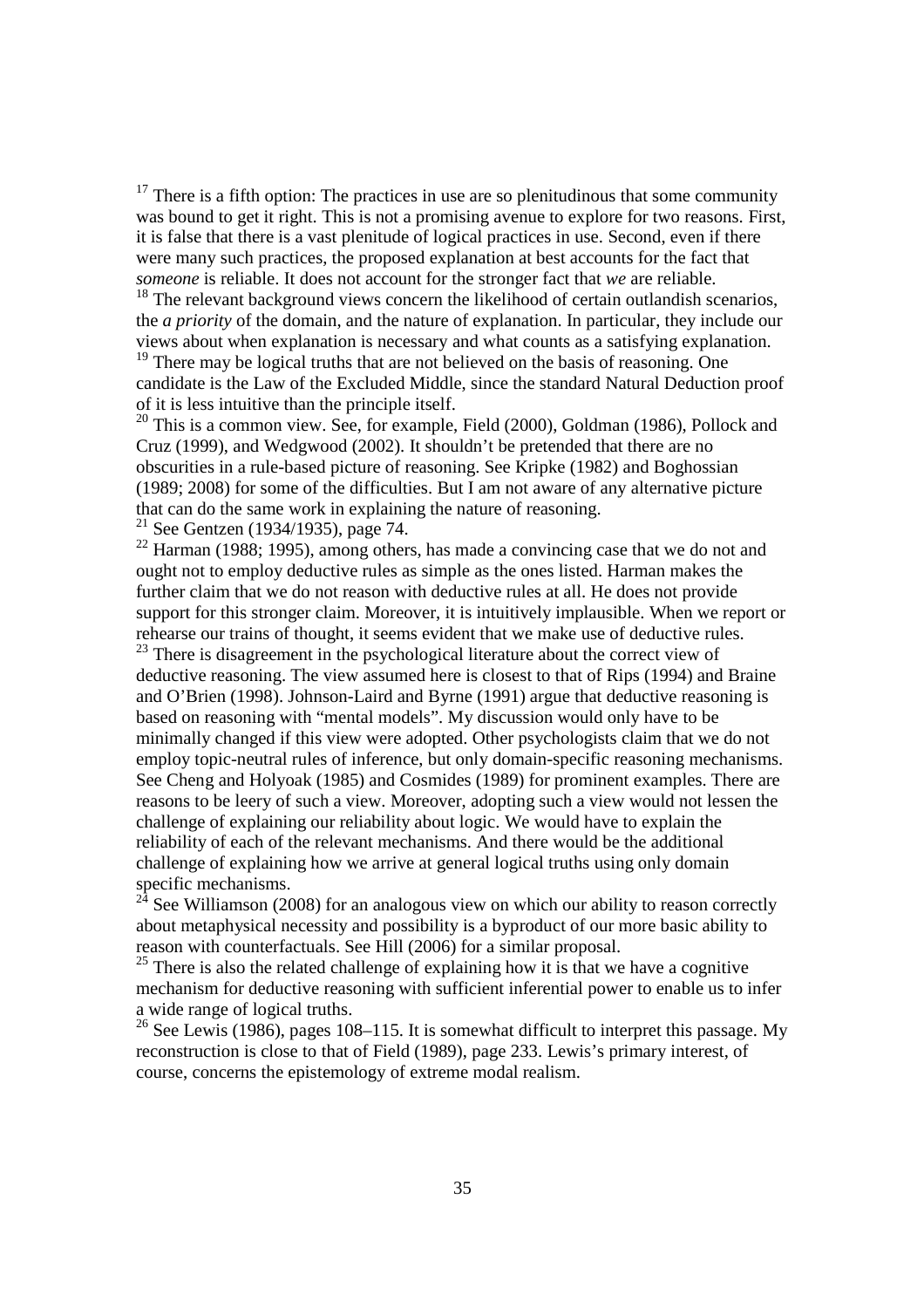<sup>27</sup> See Katz (1995), pages 505–506, for a related view. The line of thought is also related to what Linnebo (2006) has called the "Boring Explanation".

 $^{28}$  Field (1989), pages 233–239, presents several objections to Lewis's argument.

 $29$  An answer to an etiological question seems to be what Gibbard (2003), pages 253–258, calls a "deep vindication".

 As stated, the etiological question is ambiguous. It can be understood as asking a question about ontogeny – how it is that the relevant creatures develop a reliable mechanism – or about phylogeny – how it is that the mechanism (or the developmental plan for it) is prevalent in the relevant population. The latter is the philosophically more pressing question.

 The etiological question may be slightly misnamed. An answer to an etiological question need not provide the causal history of the relevant cognitive mechanism. For instance, one potential answer to the etiological question about logic is that cognitive mechanisms were initially randomly distributed in the population and then some deity decided to smite those individuals lacking reliable deductive mechanisms. (I owe this example to Jonathan Ichikawa.) Indeed, in the case of a non-objective domain, an answer to the etiological question need not provide a causal history at all. For instance, a different potential answer to the etiological question is that the facts of the domain are constituted by our opinions, and so we would have possessed a reliable cognitive mechanism no matter what. In the case of an objective domain, however, it is difficult to envision an answer that does not involve some kind of causal story.

<sup>30</sup> This is not to say that there are no interesting empirical questions concerning the operation of our cognitive mechanism for deductive inference.

<sup>31</sup> Lewis is mistaken in his claim that the relevant distinction is between necessary and contingent domains. There is no quick answer to the operational question for the familiar necessary *a posteriori* truths. More interestingly, there is a quick answer for certain contingent truths. For instance, there is a straightforward explanation of how I am reliable in my belief that if p obtains then p actually obtains. In general, there is a straightforward answer to the operational question in cases where the relevant cognitive method is guaranteed to output a truth given true inputs. This may happen even if the content of the output varies from world to world due to the presence of an indexical. Thanks to Tim Williamson for helpful discussion of this issue.

 $32$  See Field (1989), pages 26–27.

 $33$  It is difficult to provide a general account of strikingness. See Horwich (1982) and Schlesinger (1991) for attempts. I take it that the most promising proposals are: (i) A phenomenon is striking if it can be described using a simple rule; and (ii) A phenomenon is striking if there is a salient theory that would predict or explain it.

 $34$  Thanks to Ralph Wedgwood for pressing this line of thought.

<sup>35</sup> Here's a second kind of example: Any contingent fact will logically entail every logical truth. But the explanation of a contingent fact will not be an explanation of arbitrary logical truths.

 $36$ <sup>36</sup> This is a modified version of the argument for immodest inductive rules in Lewis (1971). Also see Field (2000) and Elga (2010).

 $37$  For versions of the second and third grounds, see Nagel (1997), chapter four.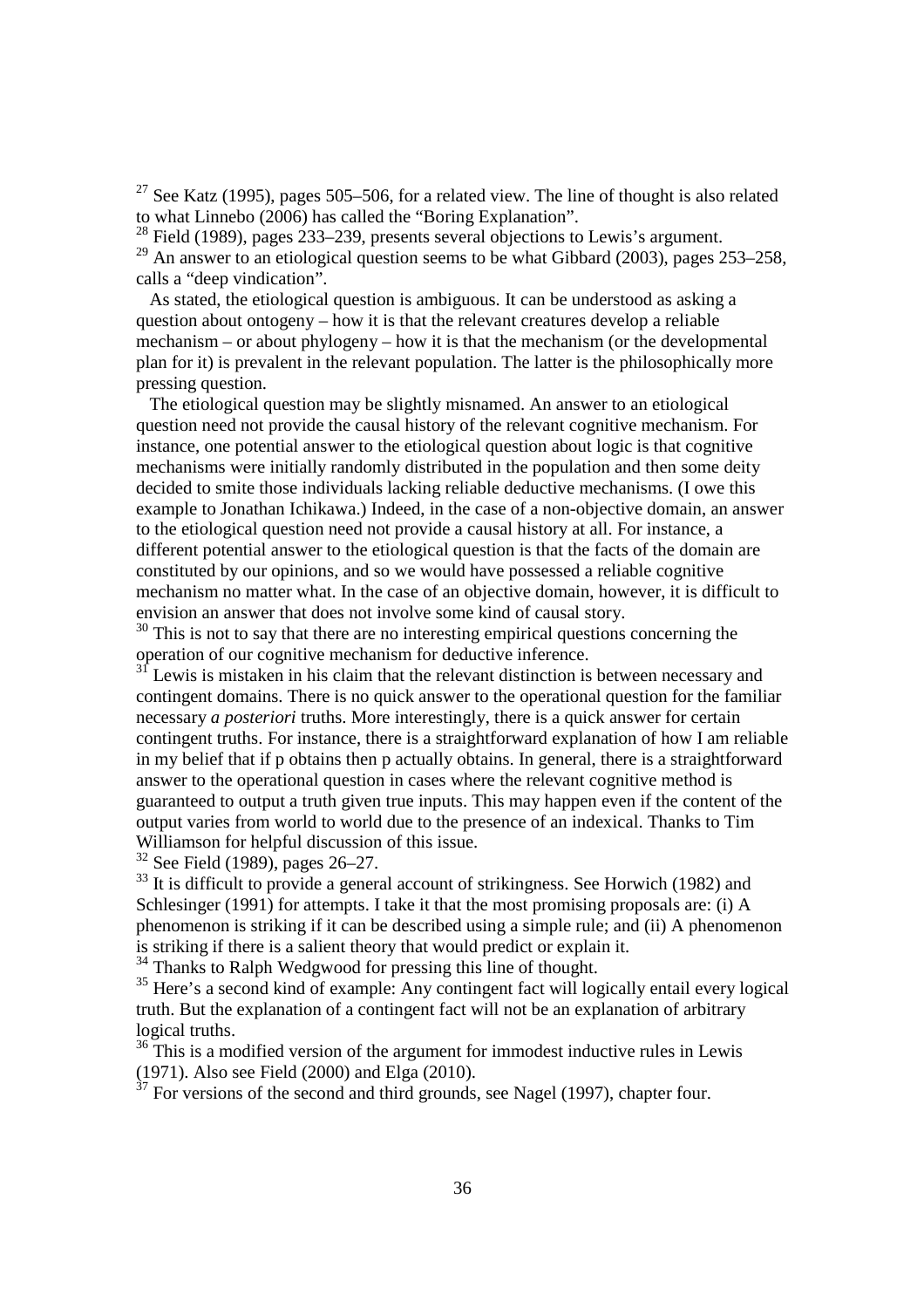<sup>38</sup> There are, however, reasons for doubt. For instance, we should in principle be open to arguments for alternative logics.

 $\frac{39}{39}$  As Rowland Stout pointed out to me, there is a fourth proposal to consider – namely, learning. One way to develop this suggestion is to claim that we acquired our deductive competence via trial and error learning. We test logically complex propositions against the world (via perception) and use such tests to evaluate the truth-conduciveness of proposed deductive rules. The problem with this view is that, while it may provide the correct account of some of our deductive reasoning, it is implausible for the core parts of deduction. Moreover, even if the proposal were true, it would simply raise another explanatory demand. We would have to answer the reliability challenge for our cognitive mechanism for trial and error learning. This mechanism could not itself be acquired by trial and error learning. In general, if the reliability challenge for a domain is answered by appeal to more basic cognitive mechanisms, we can simply raise reliability challenges for those mechanisms.

 $40$  Gödel (1947) may have endorsed a rational insight-based view of mathematics. BonJour (1998) endorses a rational insight-based view of *a priori* knowledge in general. <sup>41</sup> See, for instance, Boghossian (2003), pages 230–232. Also see Wright (2004) for

objections particular to the case of logic.

 $42$  See Bealer (1996) for the claim that we have intellectual seemings. See Sosa (1996) for arguments that these mental states are best understood as dispositions to believe.

 $^{43}$  My development of this proposal makes use of the work of Bealer (1996; 1999) and Peacocke (1992; 1993), although the view described here should not be ascribed to either of them.

<sup>44</sup> Bealer claims that what is constitutive of possessing concepts is that we have certain intuitions, not that we employ certain rules. This difference does not matter for my purposes. Bealer also suggests that what is constitutive of possessing concepts is that we have certain reliable intuitions. If that is his view, appealing to concept constitution does no work in answering the reliability challenge. An explanation is needed of why we have reliable intuitions.

<sup>45</sup> See Block (1997) for a discussion of Conceptual Role Semantics. See Fodor and Lepore (1991) and Williamson (2003) for objections.

<sup>46</sup> See Prior (1960).

<sup>47</sup> Other examples of this kind include "vel" as described in Peacocke (2004), page 18, and "plonk" as described in Belnap (1962).

 $48$  This is one place that a notion of harmony – the idea that there should be some sort of match between introduction and elimination rules – might be deployed. See Tennant (1987) and Dummett (1991). However, it has proved difficult to provide a plausible general account of harmony that extends beyond the case of logical concepts.

<sup>49</sup> The example of *boche* is originally due to Dummett (1973), pages 397 and 454. Boghossian (2003) makes use of this example to argue that concept-constituting rules need not be truth-preserving.

<sup>50</sup> See Horwich (2005), pages 153–154, Williamson (2003), pages 257–268, and Williamson (2009) for objections to the claim that these are the constitutive rules of a genuine concept.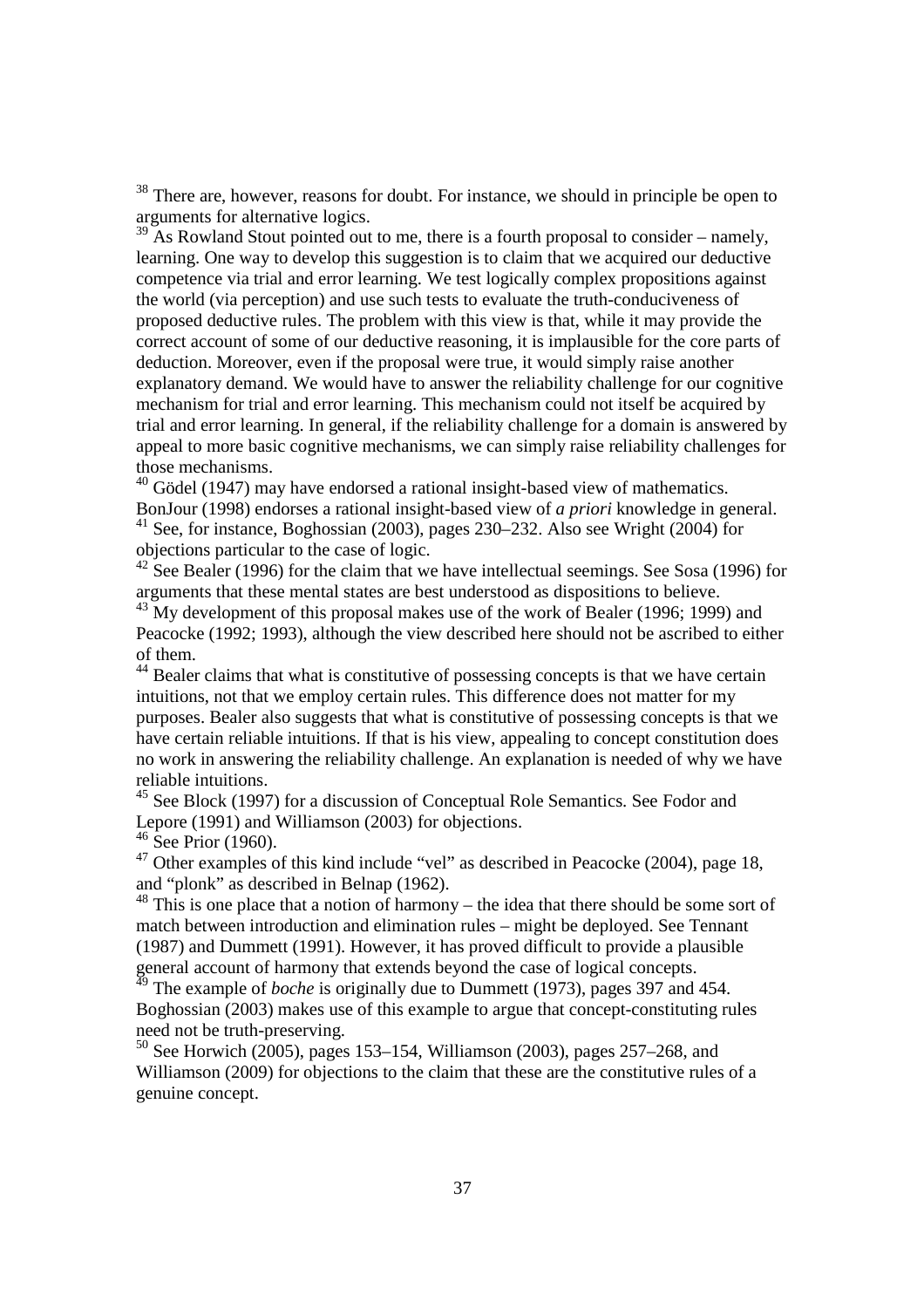$51$  This is a second place where a notion of harmony might be deployed.

 $52$  This evolutionary account could be complicated in many ways. For instance, it could be combined with a story on which trial and error learning is important. Or it could be combined with some version of the concept-constitution view discussed above. For my purposes here, it suffices to consider only the simplest possible story.

See Schechter (MS) for an attempt to address these difficulties.

 $54$  See Sober (1984), section 5.2. As Neander (1995) points out in response, repeated bouts of selection can help to explain why it is likely that a trait would emerge in a population. However, this does not affect the point in the text, since selection cannot explain why a particular individual has the trait in question.

 $55$  See Field (1989).

 $56$  See Balaguer (1998) and Linsky and Zalta (1995).

 $57$  See Williamson (2008) and Hill (2006).

 $58$  See Nozick (2001), page 122, and Stroud (2000) for versions of this worry.

<sup>59</sup> Street (2006) has argued on related grounds for a non-objective constructivist view of morality.

 $60$  See Enoch (2010) for an explanation of our reliability about the normative with this general shape.

 $\frac{61}{1}$  There may not even be a uniform explanation of our reliability about logic. As Alex Paseau reminded me, parts of second-order logic closely resemble mathematics.

 $62$  Versions of this material were presented at an NYU dissertation seminar, the Arché core seminar at the University of St. Andrews, a philosophy of mathematics seminar and a discussion group at Oxford University, and a colloquium at Bristol University. I would like to thank the audiences at these events for their helpful questions and comments. I would also like to thank Paul Boghossian, Jessica Brown, Ray Buchanan, Winston Chiong, David Christensen, David Enoch, Greg Epstein, Dana Evan, Hartry Field, Kit Fine, Don Garrett, Pete Graham, Liz Harman, Jonathan Ichikawa, Dan Isaacson, Øystein Linnebo, Anna-Sara Malmgren, Alex Paseau, Christopher Peacocke, Jim Pryor, Erica Roedder, Karl Schafer, Jonathan Schaffer, Brad Skow, Declan Smithies, Sharon Street, Rowland Stout, Michael Strevens, Scott Sturgeon, Ralph Wedgwood, Roger White, Tim Williamson, Crispin Wright, and Masahiro Yamada for helpful discussion.

## *References*

- Akiba, Ken. (2000) "Logic and Truth: A Fictionalist View," *Journal of Philosophical Research*, 25, 101–123.
- Balaguer, Mark. (1998) *Platonism and Anti-Platonism in Mathematics*. Oxford: Oxford University Press.

Bealer, George. (1996) "A Priori Knowledge and the Scope of Philosophy," *Philosophical Studies*, 81, 121–142.

Bealer, George. (1999) "A Theory of the A Priori," *Philosophical Perspectives*, 13, 29– 55.

Beall, J.C. and Greg Restall. (2006) *Logical Pluralism*. Oxford: Oxford University Press. Belnap, Nuel. (1962) "Tonk, Plonk and Plink," *Analysis*, 22, 130–134.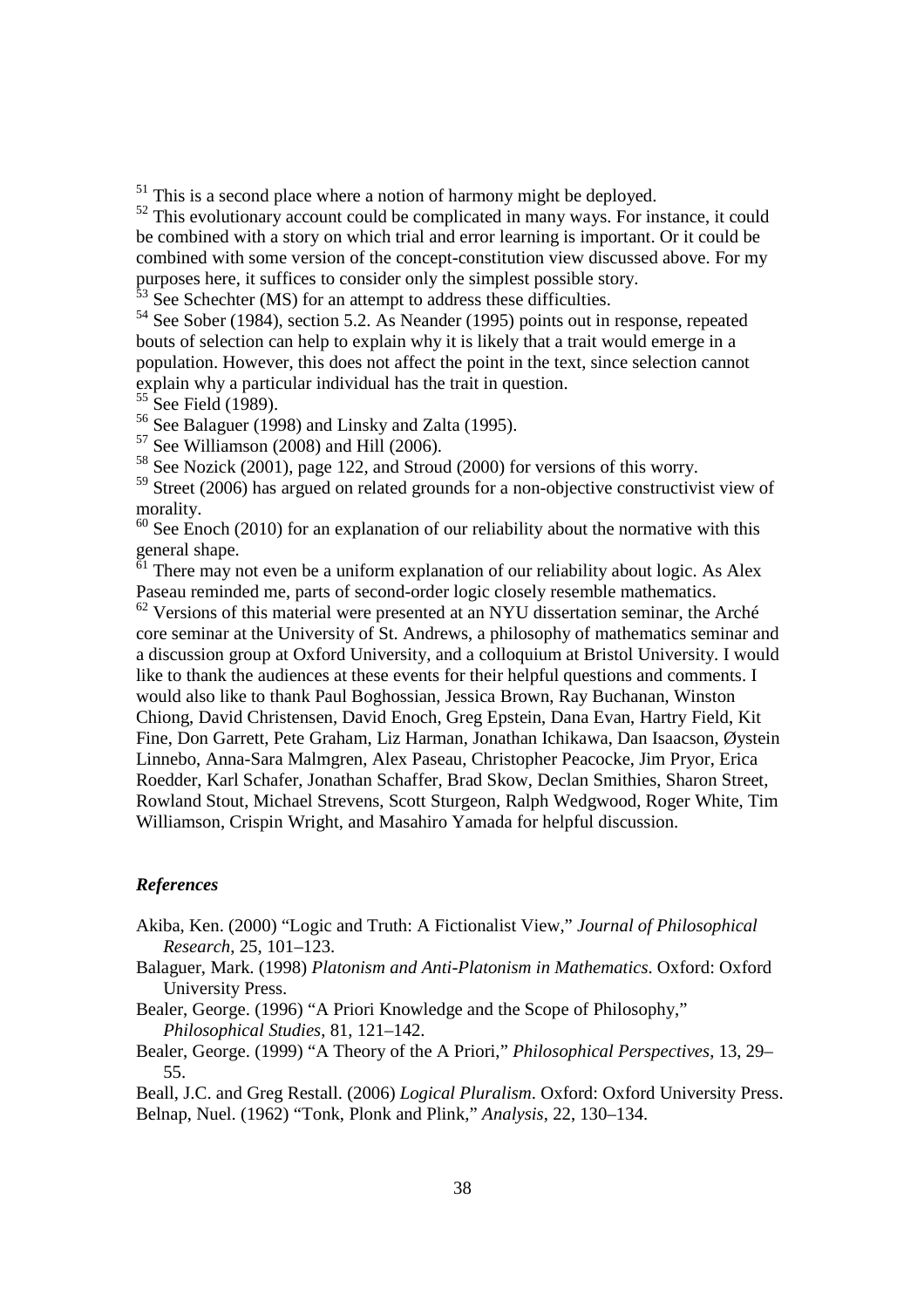Benacerraf, Paul. (1973) "Mathematical Truth," *The Journal of Philosophy*, 70, 661–679.

Block, Ned. (1997) "Semantics, Conceptual Role," *Routledge Encyclopedia of Philosophy*.

- Boghossian, Paul. (1989) "The Rule-Following Considerations," *Mind*, 98, 507–549.
- Boghossian, Paul. (2003) "Blind Reasoning," *Proceedings of the Aristotelian Society, Supplementary Volume*, 77, 225–248.
- Boghossian, Paul. (2008) "Epistemic Rules," *The Journal of Philosophy*, 105, 1–29.
- BonJour, Laurence. (1998) *In Defense of Pure Reason*. Cambridge: Cambridge University Press.
- Braine, Martin, and David P. O'Brien. (eds.) (1998) *Mental Logic*. Mahweh, NJ: Erlbaum.
- Cheng, Patricia and Keith Holyoak. (1985) "Pragmatic Reasoning Schemas," *Psychology*, 17, 391–416.
- Cosmides, Leda. (1989) "The Logic of Social Exchange," *Cognition*, 31, 187–276.
- Dummett, Michael. (1973) *Frege: Philosophy of Language*. London: Duckworth.
- Dummett, Michael. (1991) *The Logical Basis of Metaphysics*. Cambridge, MA: Harvard University Press.
- Elga, Adam. (2010) "How to Disagree about How to Disagree," in Richard Feldman and Ted A. Warfield (eds.), *Disagreement* (pp. 175–186). Oxford: Oxford University Press.
- Enoch, David. (2010) "The Epistemological Challenge to Metanormative Realism," *Philosophical Studies*, 48, 413–438.
- Enoch, David and Joshua Schechter. (2008) "How Are Basic Belief-Forming Methods Justified?," *Philosophy and Phenomenological Research*, 76, 547–579.
- Field, Hartry. (1989) *Realism, Mathematics and Modality*. Oxford: Basil Blackwell.
- Field, Hartry. (1998) "Which Undecidable Mathematical Sentences Have Determinate Truth Values?," in Harold Dales and Gianluigi Oliveri (eds.), *Truth in Mathematics* (pp. 291–310). Oxford: Oxford University Press.
- Field, Hartry. (2000) "Apriority as an Evaluative Notion," in Paul Boghossian and Christopher Peacocke (eds.), *New Essays on the A Priori* (pp. 117–149). Oxford: Oxford University Press.
- Field, Hartry. (2005) "Recent Debates about the A Priori," *Oxford Studies in Epistemology* 1, 69–88.
- Fine, Kit. (2001) "The Question of Realism," *Philosophers' Imprint*, 1, 1–30.
- Fodor, Jerry, and Ernie Lepore. (1991) "Why Meaning (Probably) isn't Conceptual Role," *Mind and Language*, 6, 328–34.
- Gentzen, Gerhard. (1934–35) "Untersuchungen über das Logische Schliessen," *Mathematische Zeitschrift*, 39, 176–210 and 405-431.
- Gibbard, Allan. (2003) *Thinking How to Live*. Cambridge, MA: Harvard University Press.
- Gödel, Kurt. (1947) "What is Cantor's Continuum Problem?," in Solomon Feferman, *et al*. (eds.), *Collected Works of Kurt Gödel*, Volume II (pp. 176–188) Oxford: Oxford University Press.
- Goldman, Alvin. (1986) *Epistemology and Cognition*. Cambridge, MA: Harvard University Press.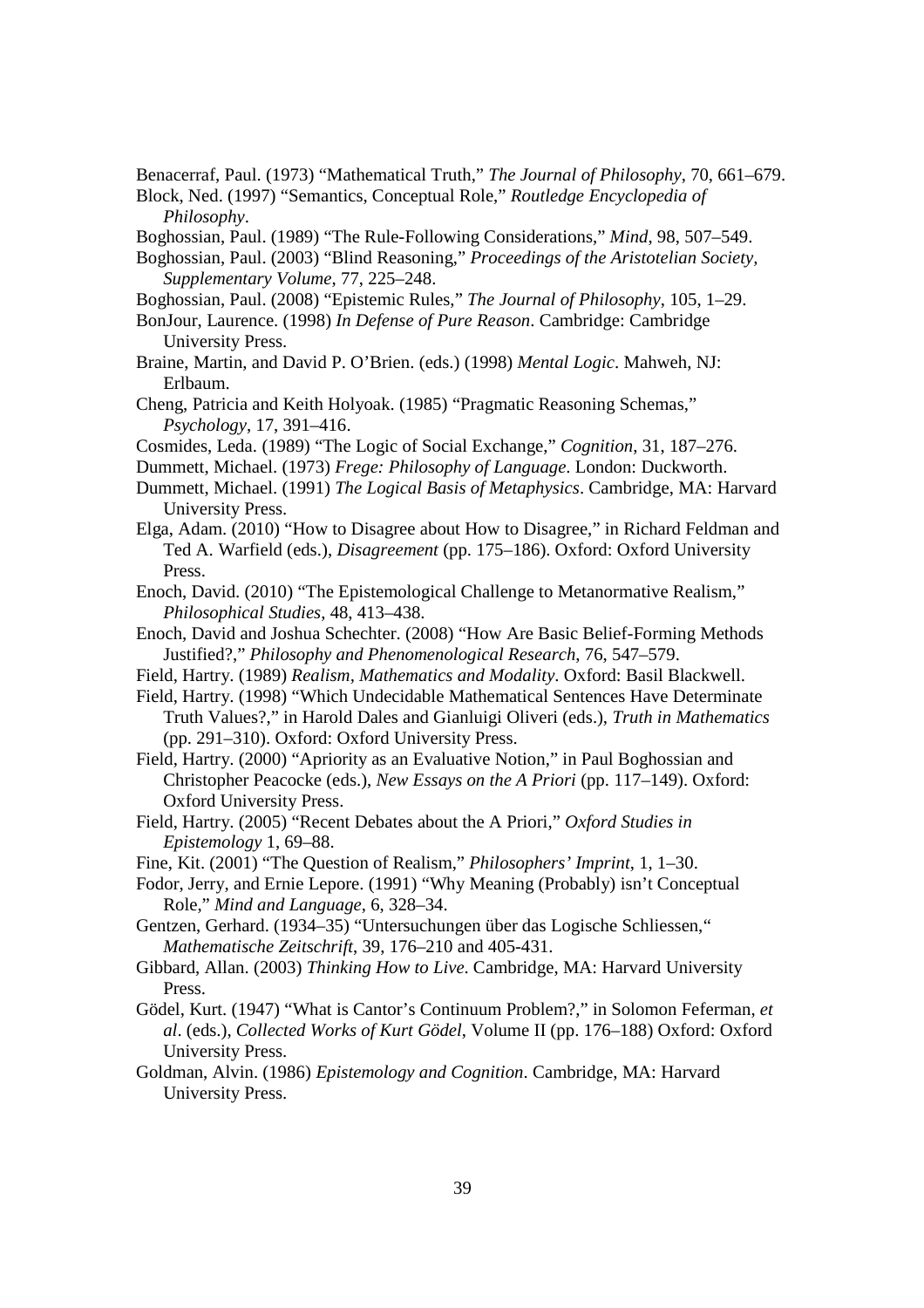- Hale, Bob. (1994) "Is Platonism Epistemologically Bankrupt?," *The Philosophical Review*, 103, 299–325.
- Harman, Gilbert. (1988) *Change in View: Principles of Reasoning*. Cambridge, MA: The MIT Press.
- Harman, Gilbert. (1995) "Rationality," in Edward Smith and Daniel Osherson (eds.), *Thinking: An Invitation to Cognitive Science*, volume 3, second edition (pp. 175– 211). Cambridge, MA: The MIT Press.
- Hill, Christopher. (2006) "Modality, Modal Epistemology, and the Metaphysics of Consciousness," in Shaun Nichols (ed.), *The Architecture of the Imagination* (pp. 205–235). Oxford: Oxford University Press.
- Horwich, Paul. (1982) *Probability and Evidence*. Cambridge: Cambridge University Press.
- Horwich, Paul. (2005) "Meaning Constitution and Epistemic Rationality," chapter 6 in his *Reflections on Meaning*. Oxford: Oxford University Press.
- Jenkins, Carrie. (2008) *Grounding Concepts: An Empirical Basis for Arithmetic Knowledge*. Oxford: Oxford University Press.
- Johnson-Laird, Philip, and Ruth Byrne. (1991) *Deduction*. Sussex: Lawrence Erlbaum Associates.
- Katz, Jerrold. (1995) "What Mathematical Knowledge Could Be," *Mind*, 104, 491–522.
- Kreisel, Georg. (1958) "Wittgenstein's Remarks on the Foundations of Mathematics," *The British Journal for the Philosophy of Science*, 9, 135–158.
- Kripke, Saul. (1982) *Wittgenstein on Rules and Private Language*. Cambridge, MA: Harvard University Press.
- Lewis, David. (1971) "Immodest Inductive Methods," *Philosophy of Science*, 38, 54–63.
- Lewis, David. (1986) *On the Plurality of Worlds*. Oxford: Blackwell Publishers.
- Linnebo, Øystein. (2006) "Epistemological Challenges to Mathematical Platonism," *Philosophical Studies*, 129: 545–574.
- Linsky, Bernard and Edward Zalta. (1995) "Naturalized Platonism versus Platonized Naturalism," *The Journal of Philosophy*, 92, 525–555.
- Mackie, John L. (1977) *Ethics: Inventing Right and Wrong*. Harmondsworth: Penguin.
- Nagel, Thomas. (1997) The Last Word. Oxford: Oxford University Press.
- Neander, Karen. "Pruning the Tree of Life," *The British Journal for the Philosophy of Science*, 46, 59–80.
- Nozick, Robert. (2001) *Invariances: The Structure of the Objective World*. Cambridge, MA: Harvard University Press.
- Peacocke, Christopher. (1992) *A Study of Concepts*. Cambridge, MA: The MIT Press.
- Peacocke, Christopher. (1993) "How are A Priori Truths Possible?," *European Journal of Philosophy*, 1, 175–199.
- Peacocke, Christopher. (1999) *Being Known*. Oxford: Oxford University Press.
- Peacocke, Christopher. (2004) *The Realm of Reason*. Oxford: Clarendon Press.
- Pollock, John and Joseph Cruz. (1999) *Contemporary Theories of Knowledge.* Lanham: Rowman and Littlefield.
- Prior, Arthur. (1960) "The Runabout Inference Ticket," *Analysis*, 21, 38–39.
- Rips, Lance. (1994) *The Psychology of Proof: Deductive Reasoning in Human Thinking*. Cambridge, MA: The MIT Press.